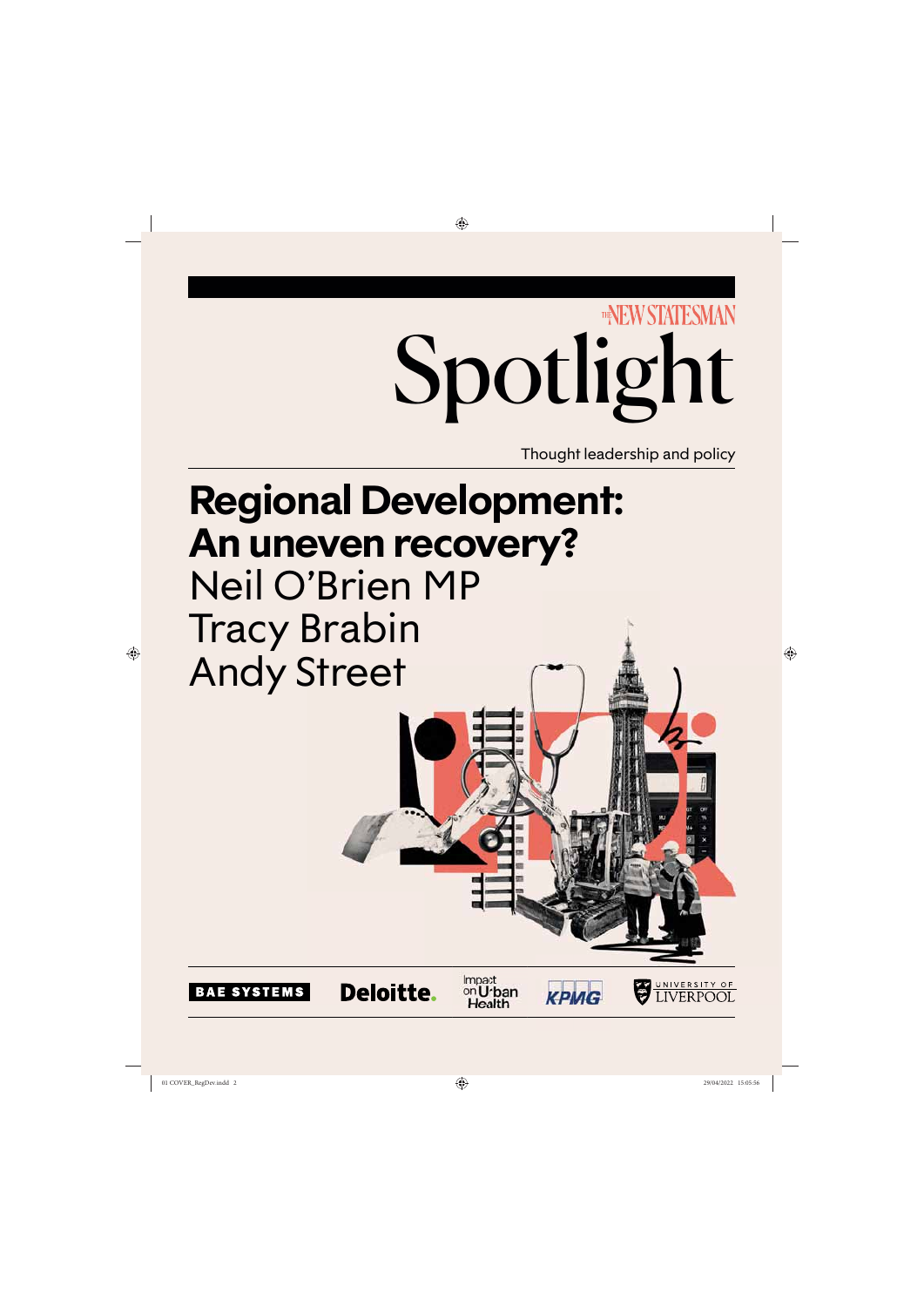# THENEW STATESMAN

# **Regional Development in the Age of Levelling Up 12 May 2022 | 9am Hilton Birmingham Metropole**

The *New Statesman*'s annual Regional Development Conference is a day of fascinating insights and discussions centred around the most pressing questions for the future of the levelling up strategy and local growth.

Join us in Birmingham, home of the 2022 Commonwealth Games, for a series of panels, live interviews, speeches and debates with leading parliamentarians, local government representatives and industry figures, exploring policy areas ranging from social mobility and skills challenges to local government, transport and investment.

**Register now at: nsmg.live/events**

#### **Speakers include:**



**Andy Street** Mayor of the West Midlands



**Joanne Anderson** Mayor of Liverpool



**Jonathan Reynolds MP** Shadow Secretary of State for Business and Industrial Strategy

Strategic Partner New York 1988 (Sponsor



**SHOOSMITHS**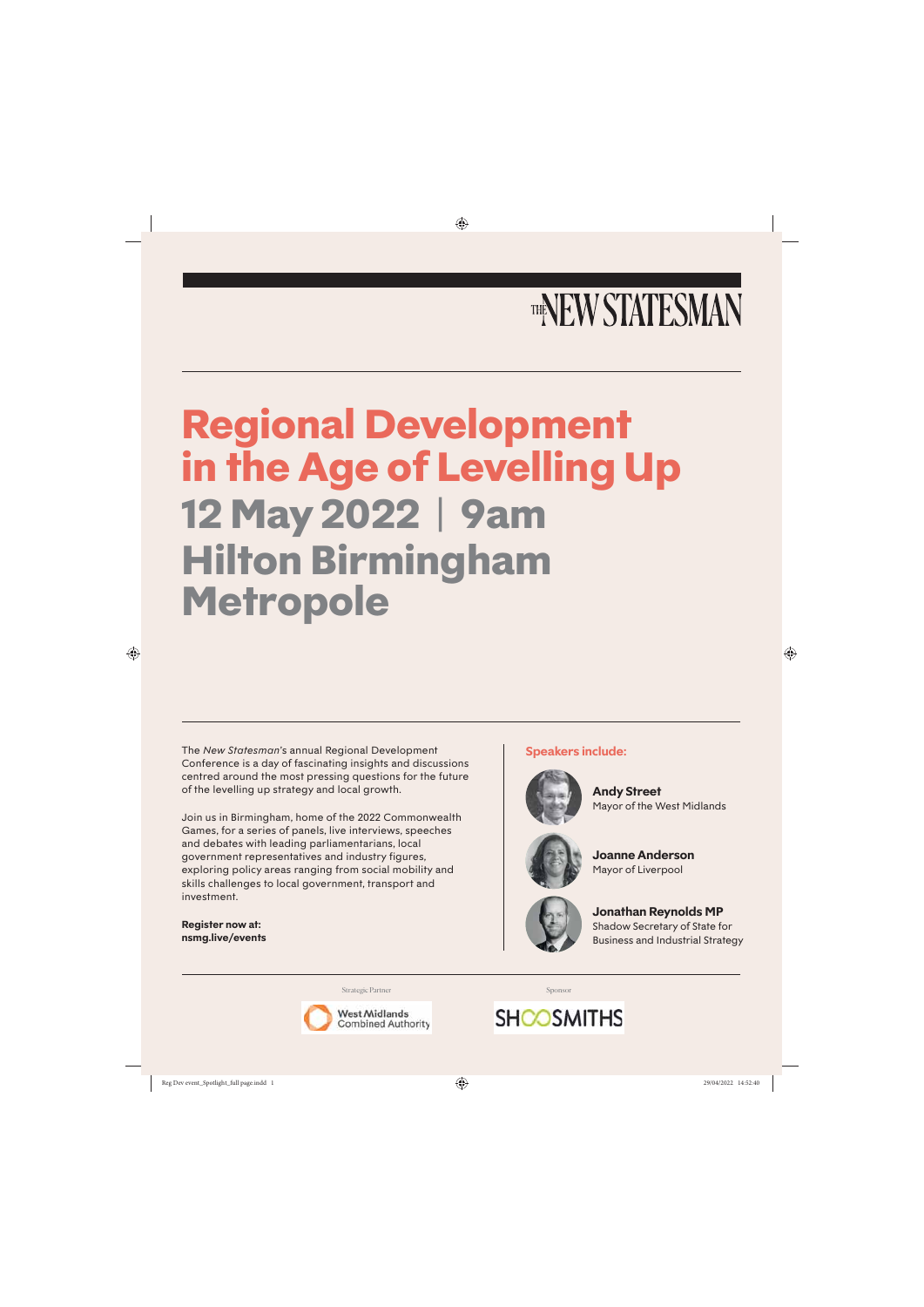### **Contents**

# **The cost of working crisis**

There are 332 pages and 12 national<br>missions in the levelling-up white<br>paper, which the government<br>published in February Though the missions in the levelling-up white paper, which the government published in February. Though the publication added long-awaited substance to the Conservative slogan, given the breadth of its ambition oversights were inevitable. One such omission was net zero. The move to a low-carbon economy is mentioned 62 times in the paper, but pivoting to a more sustainable economy does not get a dedicated mission of its own. As Andy Street, the mayor of the West Midlands Combined Authority, told *Spotlight* (see pages 21-23), net zero was a "big gap".

Another missing piece, arguably, is childcare. Mission 5 of the paper aims to increase children's educational standards, including in early years settings, by 2030. While this is vital to any meaningful levelling-up agenda, it does not address the broken childcare

system. Not only is the sector in crisis following the Covid-19 pandemic, the cost to working parents across the UK is  $crinoline - and far higher than in other,$ more balanced, OECD economies.

Changing the system would help working parents and it would be good for the economy. Research has shown that investing in care creates jobs. But given that, as research has also shown, women do the majority of childcare, it is perhaps unsurprising that it has yet to be a top priority for policymakers. At the Department for Levelling Up, Housing and Communities, six out of seven ministers are men. A look at regional leadership reveals a similar picture, with only one woman metro mayor – Tracy Brabin, of West Yorkshire – out of ten.

The secretary of levelling up, Michael Gove, and his ministers are hardly the only politicians to have this blind spot. Last week, Boris Johnson reportedly suggested cutting staff-to-child ratios in nurseries in order to cut costs. The idea was rightly met with dismay. If the Prime Minister truly wants to help Britain through the cost-of-living crisis, and to meaningfully level up, he would do well to take the problems of working parents – and certainly of women – more seriously. Many of them will be delivering their verdict on the Conservatives at the local elections on 6 May. $\bullet$ 

**4 / News The latest updates on regional development** 

**9 / Neil O'Brien The minister on the levelling-up agenda and the changing face of the Tory Party**

**14 / State of the regions Our analysis reveals the uneven road to Covid-19 recovery** 

**18 / Metro mayors speak What do Sadiq Khan, Andy Burnham and other local leaders think of the levelling-up white paper?**

**21 / Andy Street The mayor of the West Midlands on the difference between Tory and Labour regeneration**

**26 / Levelling up Blackpool Residents took a gamble on the Conservatives. Has it paid off?**

# Spotlight

40-42 Hatton Garden London EC1N 8EB

**ENEW STATESMAN** 

Subscription inquiries: digital.subscriptions@newstatesman.co.uk

Director of Client Solutions *Dominic Rae*

Account Managers *Harry Browning Jugal Lalsodagar Kalpesh Vadher*

Special Projects Editors *Alona Ferber Oscar Williams*

Deputy Head of Production *Tony Rock*

Special Projects Writers *Jonny Ball Harry Clarke-Ezzidio Sarah Dawood Zoë Grünewald Samir Jeraj* 

Design/Production *Rebecca Cunningham*

Cover Illustration *Klawe Rzeczy*



First published as a supplement to the New Statesman of 6 May 2022. © New Statesman Ltd. All rights

reserved. Registered as a newspaper in the UK and US. The paper in this magazine is sourced from sustainable forests, responsibly managed to strict environmental, social and economic standards. The manufacturing mills have both FSC and PEFC certification and also ISO9001 and ISO14001 accreditation.

This supplement can be downloaded from: newstatesman.com/spotlight/reports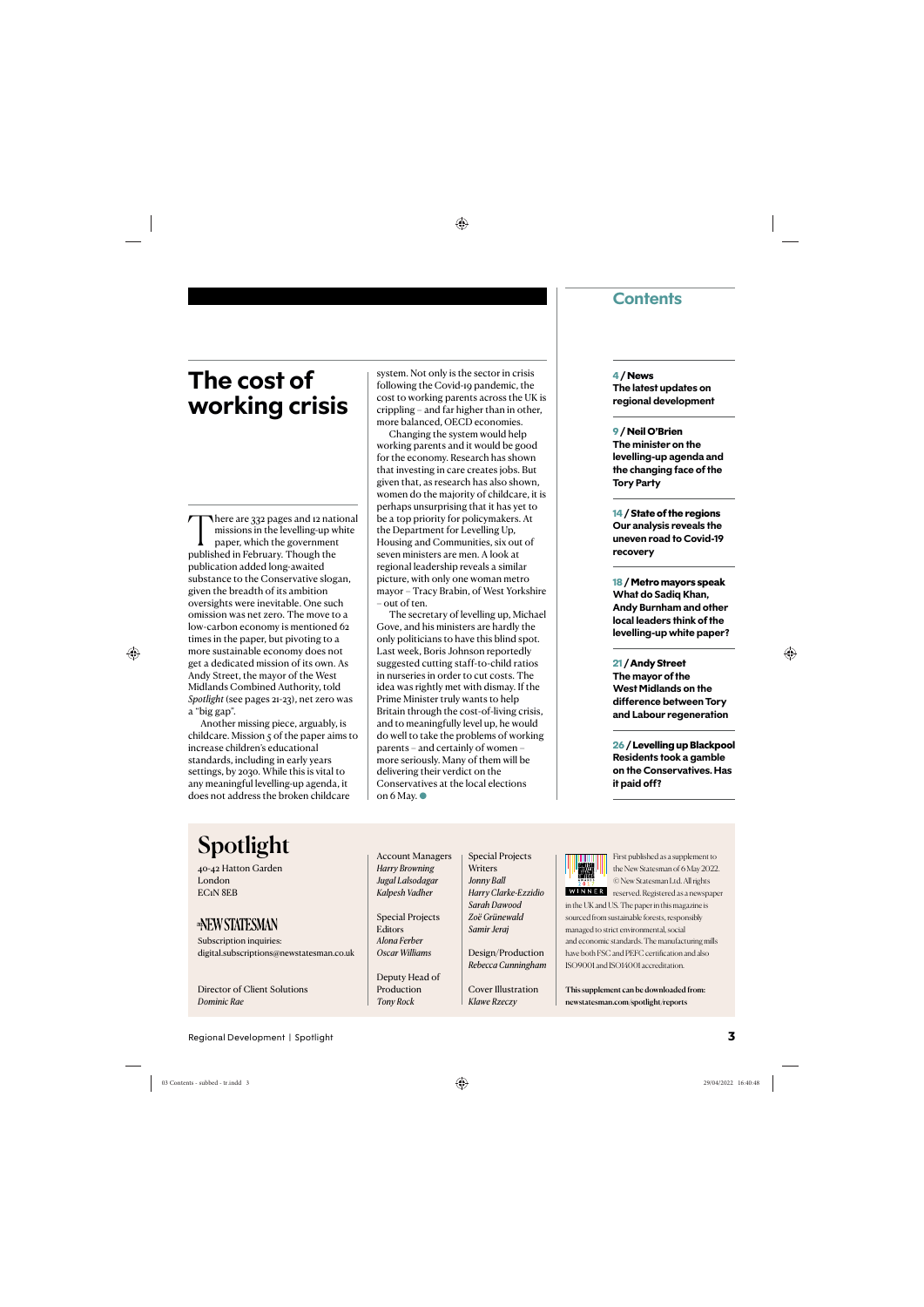### **News**

#### **£7bn boost announced for local buses**

In what is being touted as a schem<br>
"level up" transport services acros-<br>
the country, the Department for<br>
Transport has announced  $E_7$ bn of n what is being touted as a scheme to "level up" transport services across  $\mathbf I$  the country, the Department for funding to improve bus services outside of the capital.

In a major step away from the model of bus service deregulation that has been in place since 1986, successful local transport authorities will receive funding to create London-style public transport systems using a franchising model similar to the one run by Transport for London.

Currently, many bus services outside of the capital are run by a broad array of separate private operators choosing routes, schedules and ticket prices on a commercial basis, with little overall control by a transport authority. Different services and transport modes are often not integrated as operators compete with one another. Quieter routes that are sorely needed by local communities are often underserved.

Last year, the government advocated for a new approach in its Bus Back Better strategy, which said that local public bodies under the direction of councils and combined authorities will decide on fares and determine timings and routes according to what is socially necessary, with private companies bidding to run those newly regulated services.

Bus passenger numbers outside of London have plunged over the past four decades of deregulated services, while journeys in the capital – where a public regulatory body was retained – have continued to rise. Londoners enjoy some of the lowest fares in the country.

The Transport Secretary Grant Shapps has indicated that the new delivery model and the funding settlements intended to overhaul local networks will drive down fares. "For too long people outside of London have had a raw deal," he said.  $\bullet$ 



# **London gets biggest share of new levelling-up fund**

ondon will receive the larged authority Fund (UKSPF)<br>Prosperity Fund (UKSPF)<br>combined authority in the UK. ondon will receive the largest allocation of the new Shared Prosperity Fund (UKSPF) of any

Ministers launched the £2.6bn fund in April to "spread opportunity and level up the country". The three-year funding will go towards regenerating run-down high streets, tackling antisocial behaviour and crime, helping people find new jobs, and upskilling adults in maths.

It replaces the pre-Brexit European Social Fund and the European Regional Development Fund. The government promises the UKSPF will be "more flexible and locally led", and less "bureaucratic".

Allocation is based on population size and the extent of need, looking at factors such as unemployment and income levels. England will receive the most at £1.58bn, followed by Wales  $(E$ 585m), Scotland (£212m) and Northern Ireland (£127m).

The Greater London Authority will receive more than any other English combined authority, at £185m, followed by the West Midlands at £105m, and Greater Manchester at £98m. Mayor of South Yorkshire, Dan Jarvis, has said the allocations pale in comparison to the EU funding. His combined authority will receive £46m. He called the announcement an "outrage", and a "cynical Conservative con". O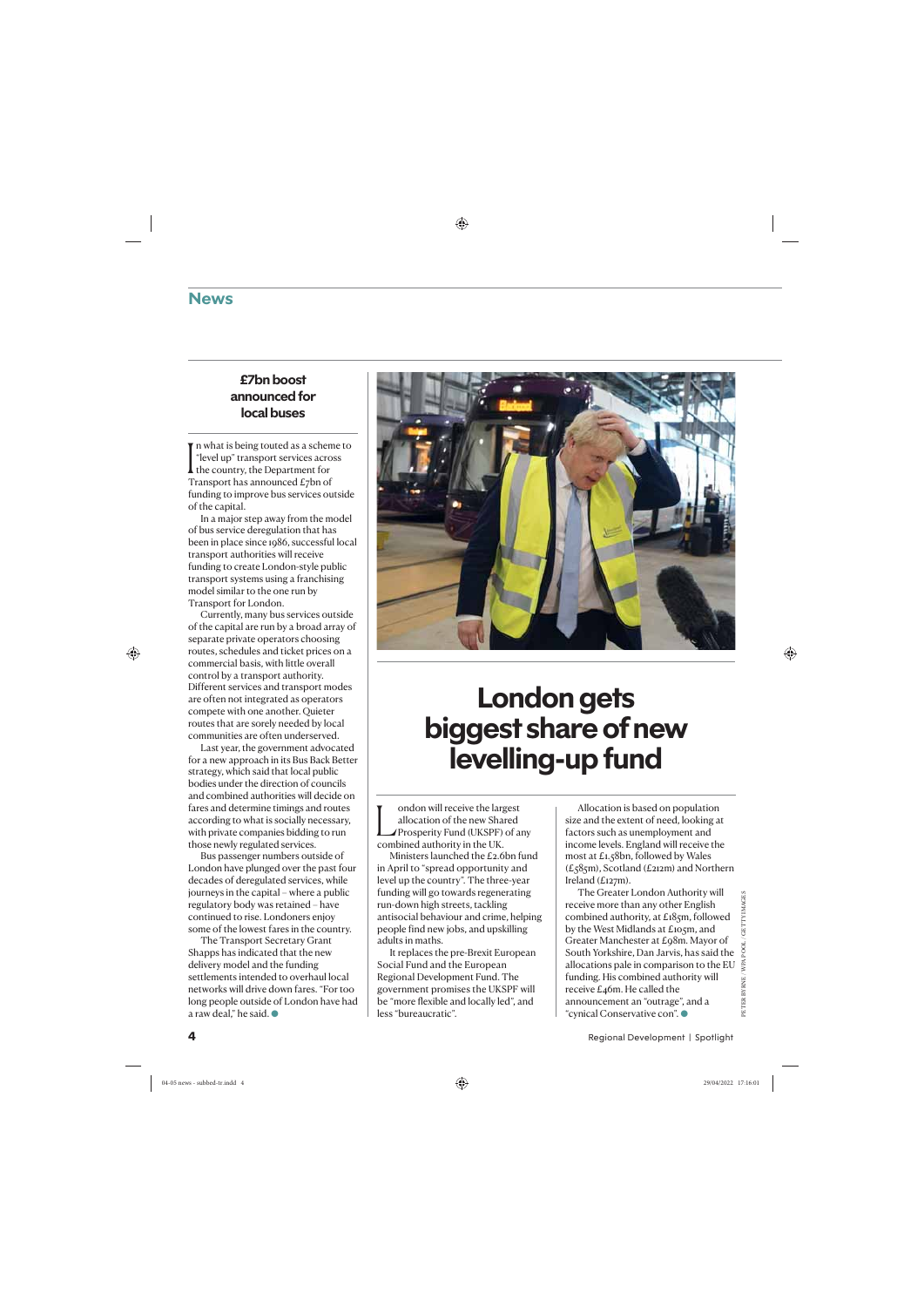#### **Labour: schools white paper is a "missed opportunity"**

The schools white paper, labelled<br>
"levelling up in action" by the<br>
Education Secretary Nadhim<br>
Zahawi, has come under intense criticism "levelling up in action" by the Education Secretary Nadhim since its announcement last month.

Plans for schools include higher targets of attainment in English and maths, a "parent pledge" that will see teachers better support struggling children, as well as a target to make every school be in (or initiate the process of joining) a multi-academy trust by 2030.

However, many say the plans fall short. Shadow education secretary Bridget Phillipson called the white paper a "missed opportunity", adding that the plans were "offering nothing to change children's day-to-day experience in the classroom". Achievement gaps between advantaged and disadvantaged pupils – which "have their roots beyond the school gate", such as inadequate housing and poor transport links – still have not been addressed, former children's commissioner for England, Anne Longfield, wrote in an online article for *Spotlight*. "These too needed to be part of the white paper." $\bullet$ 

**Aims of the levelling-up white paper**



of English primary school pupils will have the expected standard in reading, writing and maths by 2030



more people will complete high-quality skills training annually in England by 2030



decrease in the number of non-decent rented homes by 2030

#### **Ministers pressed for Building Safety Levy clarification**

Social landlords should be exempt<br>from the Building Safety Levy,<br>up, housing and communities select ocial landlords should be exempt from the Building Safety Levy,  $\mathcal{Y}$ Clive Betts, chair of the levelling committee, has urged.

LEON NEAL / GETTY IMAGES

NEAL, LEON

**GETTY IMAGES** 

Earlier this month, it was confirmed 36 of the UK's biggest developers would contribute  $E_5$ bn to government plans.

Betts fears that charges incurred by social housing landlords could be passed on to renters, and has written to Michael Gove, the Secretary of State for Levelling Up. "Social landlords should have full access to funds for building safety remediation and be exempt from the Building Safety Levy," said Betts. "More detail from the secretary of state on how social landlords will be affected would be welcome." $\bullet$ 

#### **Government revisits new coalmine plan**

The secretary for levelling up,<br>
Michael Gove, is rumoured to be<br>
considering plans to open a new<br>
coal mine – the first since the 1980s – in Michael Gove, is rumoured to be considering plans to open a new Cumbria as a means of reducing the UK's reliance on Russian coal and creating jobs in the surrounding area.

Councillors initially approved the project in 2020, but the government announced an inquiry after opposition mounted in the lead-up to COP26 last year. The *Sunday Telegraph* reported that Gove has been considering the proposal as part of a series of recommendations by the Planning Inspectorate.

The Conservative mayor of Copeland, Mike Starkie, has asked the government to approve the coal mine to ease the impact of the ongoing Russia-Ukraine crisis and support the levelling-up agenda by creating well-paid jobs in the region. Supporters argue the mine could create valuable jobs in the face of the ongoing cost-of-living crisis. It has been estimated that the mine will create 500 jobs, though some critics believe that number is exaggerated.  $\bullet$ 

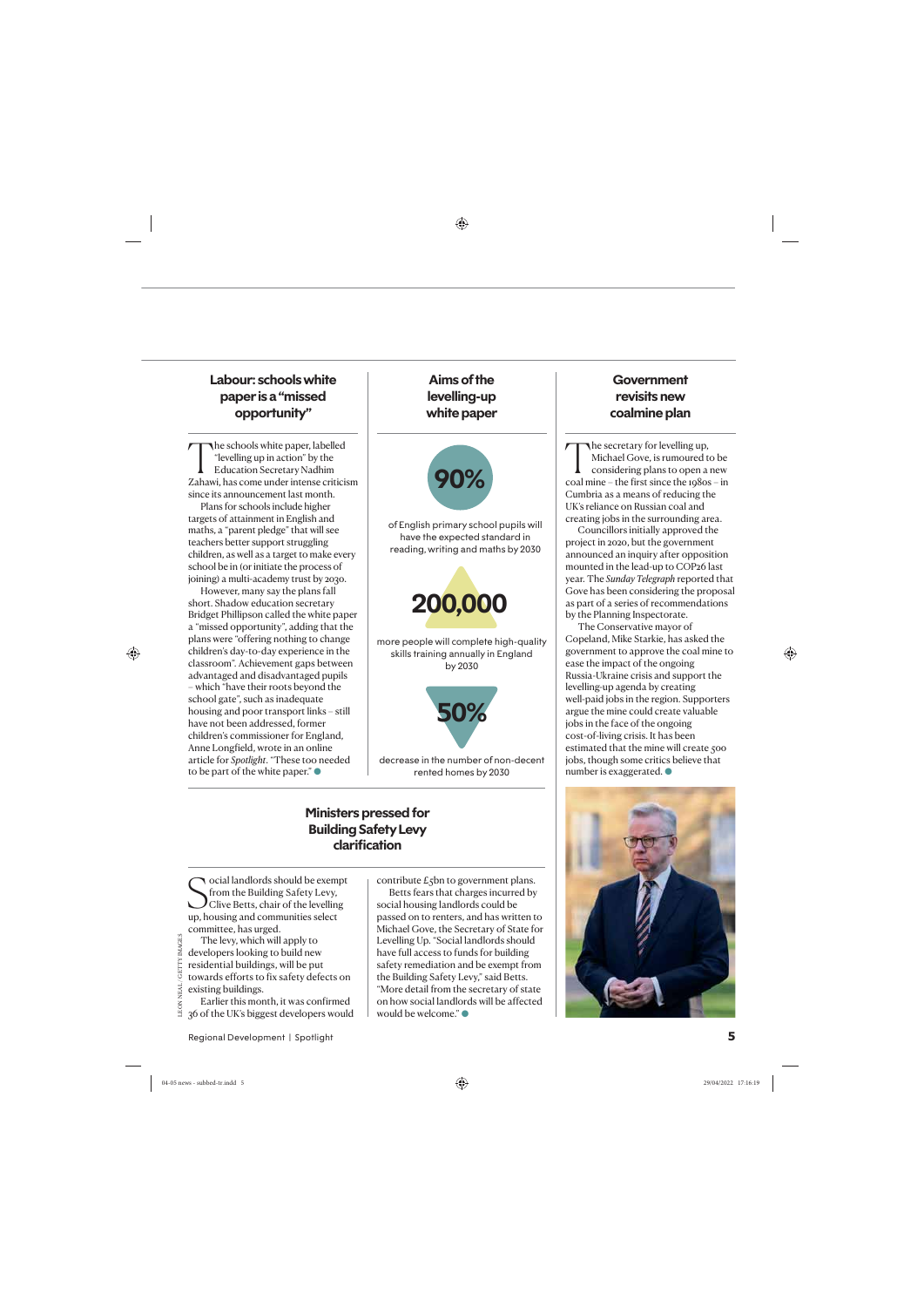## **Advertorial**

# **Health and wealth are inseparable**

If we want to reduce the life expectancy gap, we need to look beyond the NHS

# **By Andy Ratcliffe**

In association with

### Impact on Urban **Health**

Staff shortages, delays to cancer<br>Streatment, year-long operation<br>ambulance services – these are the things Itaff shortages, delays to cancer treatment, year-long operation waiting times and overwhelmed we tend to think about when we consider the current state of health in the UK.

Addressing the burden on the NHS front line is a crucial part of improving the country's health. But health is about so much more than healthcare services; it encompasses all facets of our lives, from the food we eat to the air we breathe and the homes we occupy. To narrow the inequality gap, the government needs to focus its efforts on the whole picture.

Rarely do we think about unemployment, access to education, and availability of green spaces or adequate housing as "health issues". But all this and more impact our life outcomes. Our health and well-being are influenced by a complex range of factors, including our income, ethnicity and race, where we live, and even our digital and financial proficiency.

The link between health and wealth in particular is inseparable; areas of high deprivation are more likely to have higher rates of childhood obesity, pollution-related respiratory conditions and lower life expectancy, which is the biggest indicator of health inequality by far. The life expectancy gap can be as stark within cities as it is between them. In south London, a man in Peckham typically lives 12 years fewer than a man living in neighbouring areas Herne Hill and Dulwich Park. The statistics are also shocking on the world stage. According to the Health Foundation think tank, women living in the poorest areas of England are dying earlier than the average woman in all other OECD countries except for Mexico.

This inequality urgently needs to be addressed. One of the most ambitious goals of the government's levelling-up white paper is to narrow the gap in healthy life expectancy (HLE) by 2030, and increase HLE by five years by 2035. To make this happen, the government needs to focus on prevention rather than just cure – improving access to decent housing, healthy food, unpolluted playgrounds and parks, employment opportunities and the benefits system.

As the cost-of-living crisis worsens, a holistic approach has never been more important. Separating health from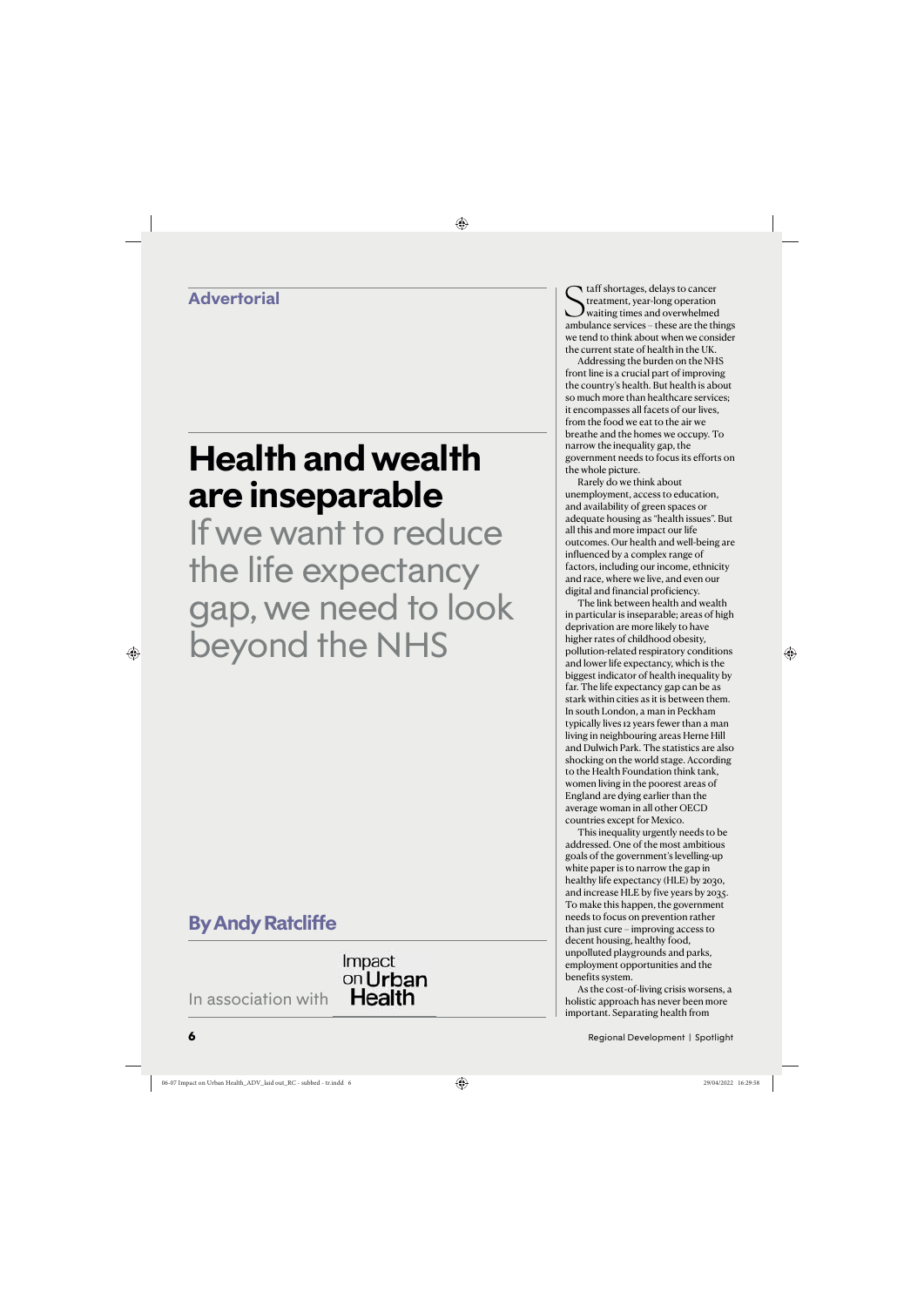economics does not help us find solutions; research consistently shows us that when people are well, they are more productive. The recent *Marmot Review* into health inequities found that ill health is responsible for 30 per cent of the productivity shortfall between the "Northern Powerhouse" and the rest of England.

At Impact on Urban Health, our programmes address the complex causes of poor health across Southwark and Lambeth in London. One area we work in is financial inclusion – the link between health and debt is welldocumented, with research from the Centre for Social Justice revealing that two-thirds of people using loan sharks have a long-term health condition. Our Covid-19 Financial Shield scheme provided financial and health advice to people who couldn't work during the pandemic due to having a long-term condition. This included access to GP services but also guidance around money and debt management and benefit entitlements, helping them significantly boost their yearly savings. This in turn improved their mental health, reducing the emotional toll that comes from money worries while not being able to work.

We also run several initiatives to improve air quality; we've partnered with engineering consultancy Arup and the construction industry to improve building practices across south London, and have worked with think tank Centre for London to research how to reduce delivery-related emissions from freight (an industry that boomed during lockdowns as more people opted for online deliveries).

 $\prod_{\rm eq}$ f the government is serious about closing the life expectancy gap, it needs to invest in these kinds of coordinated, localised measures focused on finding practical solutions that make a real difference. Tackling the "social backlog" is as crucial as tackling the NHS backlog. Financial support to help people through the cost-of-living crisis, policies to improve access to decent housing in the private rental sector, and the recent increases to the minimum wage are all part of making people and places healthier. The upcoming health disparities white paper is a chance to do this and create a more cohesive response to health inequality.



**Life expectancy can differ vastly within cities as well as between them**

Individual cities also have a key role to play in developing innovative solutions. London's Ultra Low Emission Zone (ULEZ) has reduced air pollution, Manchester's integration of health and social care services has unified services, and Leeds' investment in healthy school meals has reduced childhood obesity. These are all models that can inspire other regions; innovation should not happen in silos, and both the public and private sectors can help to instil such initiatives nationwide. This could include a government programme for universal, free, healthy school meals, big supermarket chains discounting fruit and vegetables nationwide, or construction companies and housing associations investing in infrastructure with a lower carbon footprint.

Crucially, there also needs to be a shift in thinking. We often associate health conditions such as diabetes and obesity with willpower or personal responsibility when environment is a massive factor. Deprived areas have five times as many fast-food shops as richer areas, and are ten times more likely to have betting shops – if someone is surrounded by these things, they are more likely to use them. We need to think about health as a community issue rather than an individualistic one.

The pandemic was evidence that our health is paramount – but it also demonstrated that healthiness is not equal, with people from minority and disadvantaged groups being far more likely to be hospitalised or die from Covid-19. If the government really wants to reduce the life expectancy gap, it must recognise that health and social inequality are intrinsically linked.  $\bullet$ 

*Andy Ratcliffe is executive director at Impact on Urban Health, which is part of Guy's & St Thomas' Foundation*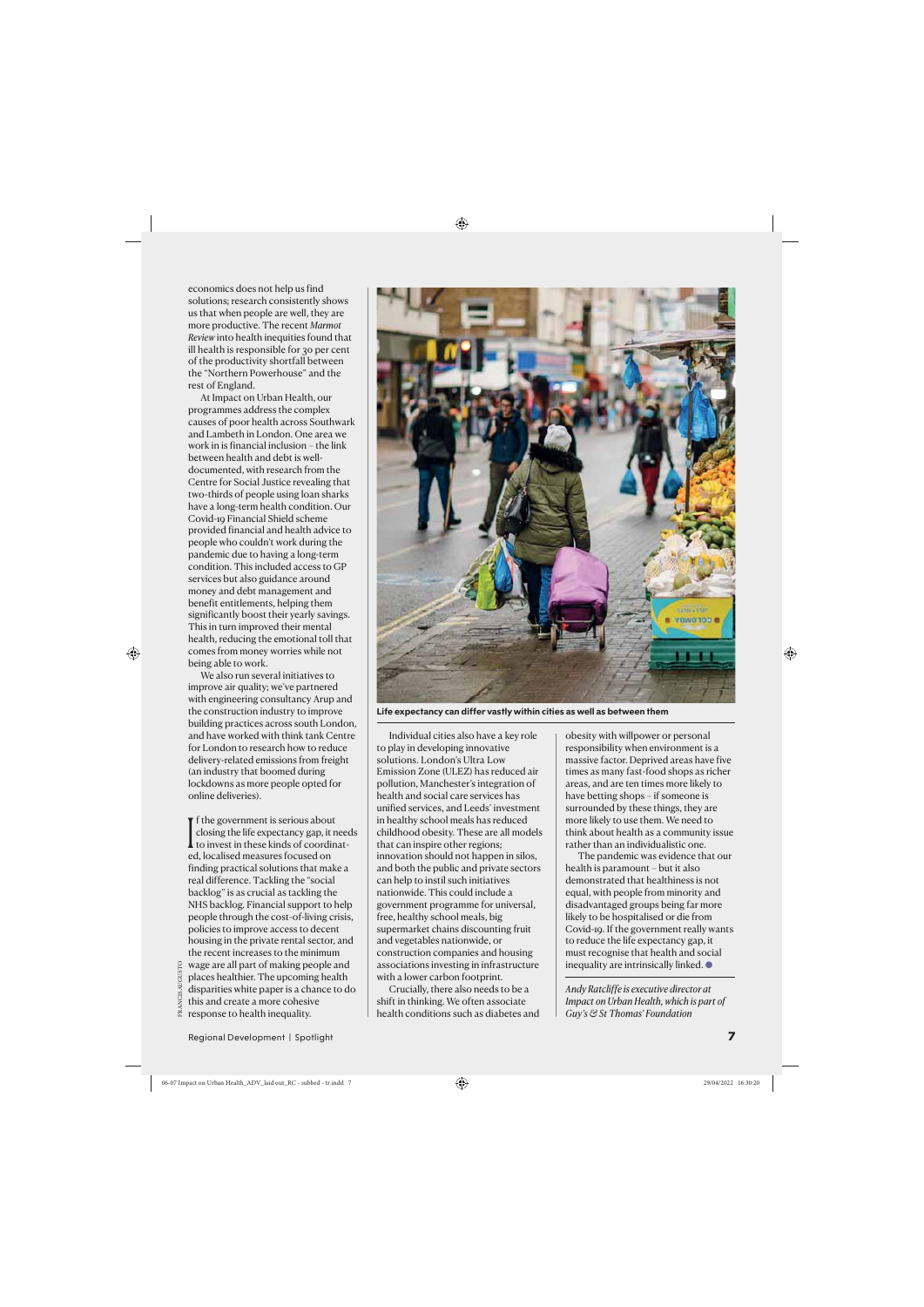# THENEW STATESMAN

# **Follow our local election coverage as it happens**



**NEW STATESMAN** 

#### State of the Nation **Britain in numbers**

Elections | April 25, 2022 | updated 28 Apr 2022 10:30am

#### All you need to know about the 2022 local elections

What's up for grabs, what to watch out for and where to get the results.

By Ben Walker





**Our new** 

**data hub**



**State of the Nation is home to the latest data on what Britain is thinking.** 

Brought to you by Ben Walker, co-founder of Britain Elects, and our award-winning data journalism team, State of the Nation uncovers the trends behind the headlines.

#### **Find out:**

Will Labour hold the Red Wall?

Where are the Greens gaining?

Who will win second place in Scotland?

### **sotn.newstatesman.com**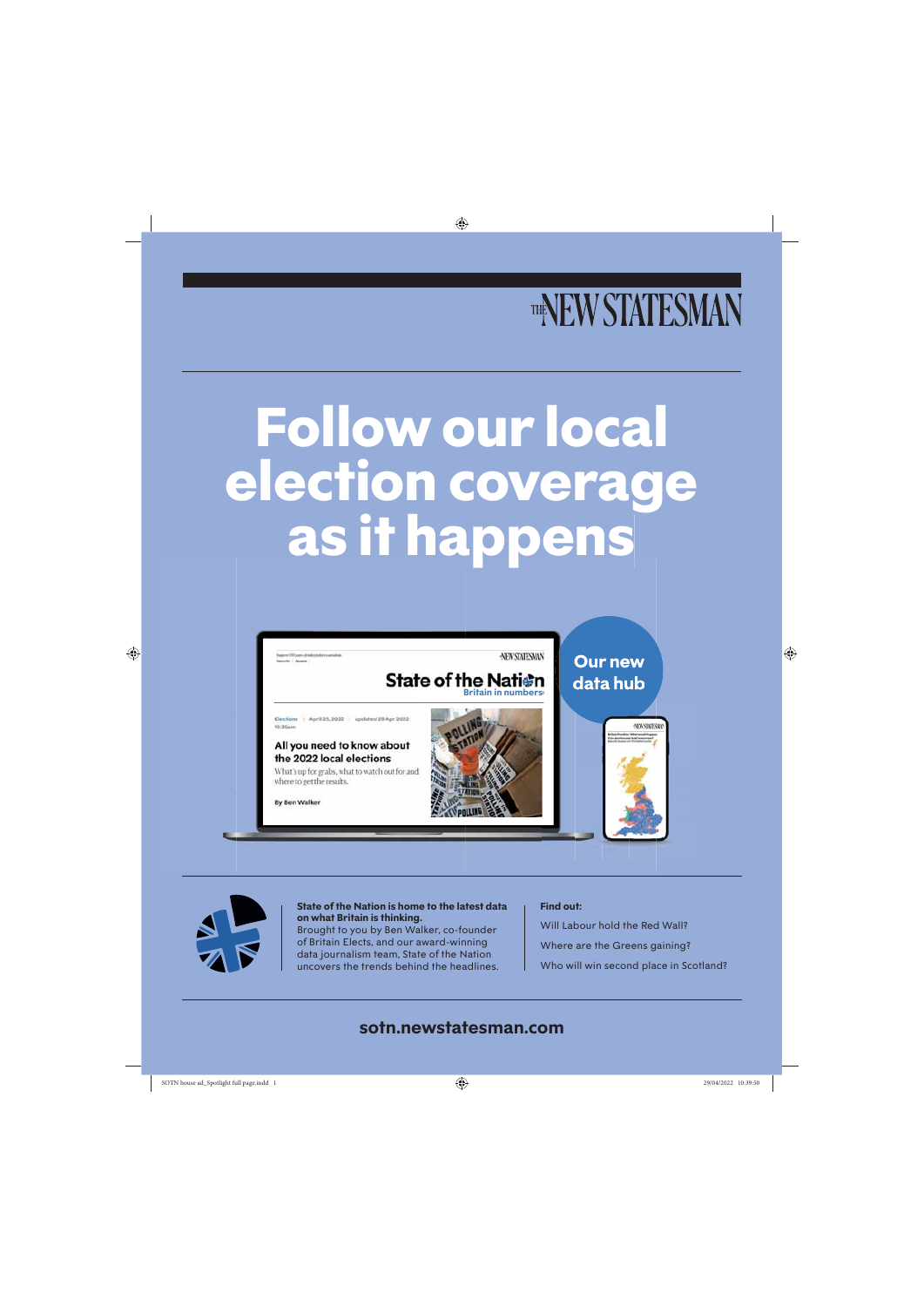### **Profile**



# **Levelling up: empty slogan or comprehensive agenda?**

Minister Neil O'Brien on the recent white paper and why the Conservative Party is changing



Throughout the 2019 election, aside from the<br>promise to fulfil the ubiquitous "Get Brexit<br>Done" slogan, a new, more amorphous term<br>could often be heard repeated on Boris Johnson's promise to fulfil the ubiquitous "Get Brexit Done" slogan, a new, more amorphous term could often be heard repeated on Boris Johnson's election trail as a central plank of the Conservative offer – "levelling up".

From the outset, it was elusive: a phrase that could mean different things to different people, but its strongest implication was a rebalancing of wealth and power towards the "left-behind" regions of the UK. These were places outside of London and the south-east battered by deindustrialisation, underinvestment, and a concentration of political power in Whitehall. The phrase has been roundly criticised for its imprecision and lack of substance. In July of last year, parliament's business, energy and industrial strategy committee said that the levelling-up agenda risked "becoming an everything and nothing policy". Dominic Cummings, the Prime Minister's former chief adviser, described it as "vacuous". And it has been mocked by opposition figures as "a slogan in search of a policy", in the tradition of David Cameron's long-forgotten "Big Society".

Neil O'Brien, the minister for levelling up, wants to dispel those doubts. A state-educated northerner, he once might have cut a lonely figure on the Tory benches, but his trajectory in some ways mirrors that of his contemporary party. He worked for the "no" campaign against Britain joining the euro and founded a Eurosceptic think tank. He served as special adviser to both George Osborne and Theresa May. A civil servant who has worked with him told *Spotlight* that he was "a thoughtful guy" and "an intellectual", well-liked by colleagues in the department. Having entered parliament in 2017, he wrote an influential pamphlet, *Firing On All Cylinders*, which advocated for many of the policy aims then adopted by Johnson's Conservatives: looser fiscal policy, higher investment, a more geographically balanced economy, and an ambition to boost incomes (although success on at least the latter front looks set to be woefully hampered by rampant inflation).

"There is a change in the Conservative Party," he tells *Spotlight*. The Harborough MP, appointed to the Department for Levelling Up, Housing and Communities in September 2021, is keen to explain the rationale behind *Levelling Up the United Kingdom*, the long-delayed white paper published in February of this year. "There are a lot of changes in the fundamentals of politics in the UK and indeed in other countries," he says.

Less than a decade ago it would have been unthinkable for many working-class seats in the Midlands and the north to return Conservative candidates to Westminster. Peter Mandelson, when MP for Hartlepool at the height of New Labour's powers, once told a cabinet colleague that his "preoccupation with the working-class vote" was wrong-headed because those voters had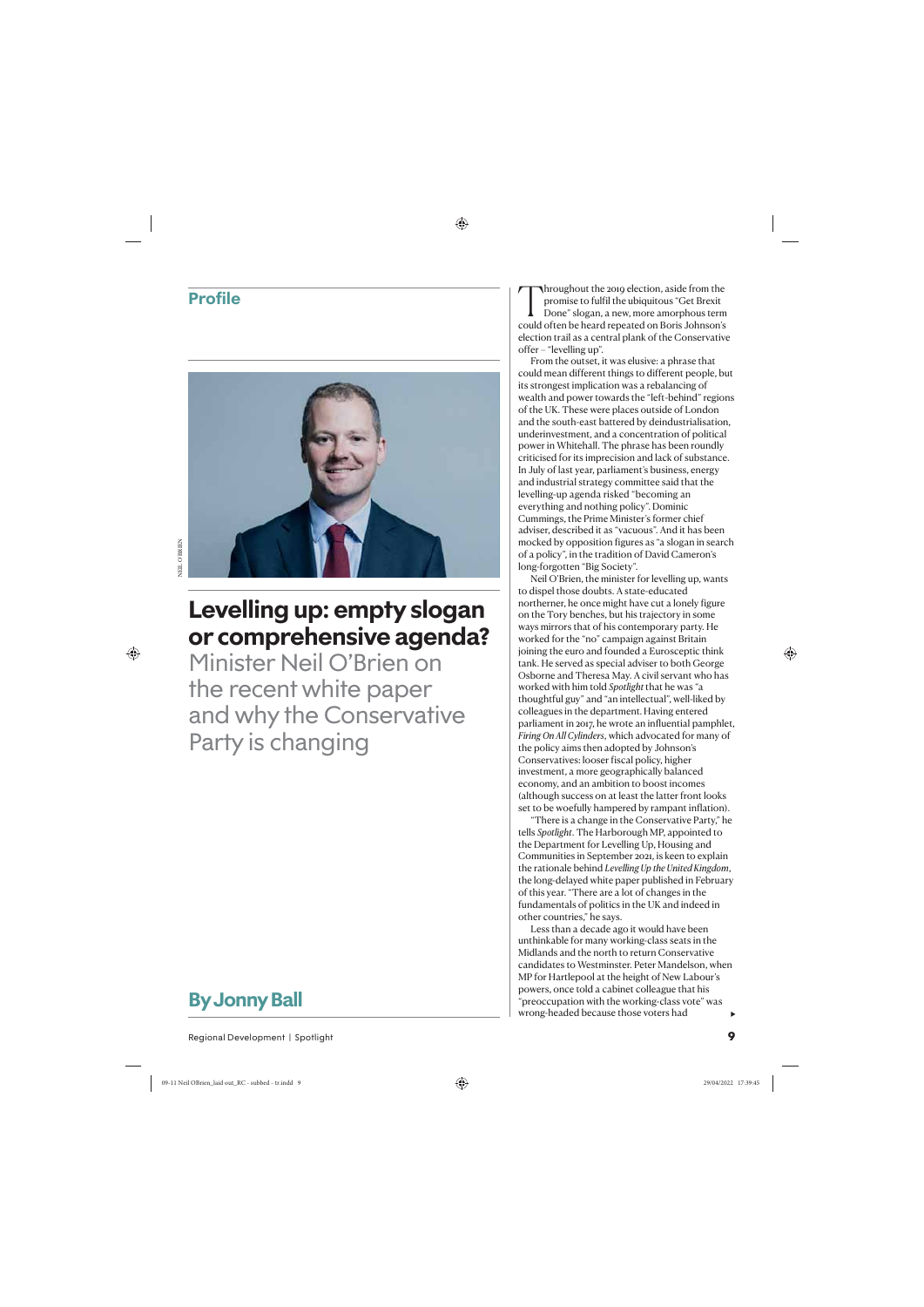"nowhere else to go". He was wrong. Hartlepool is now a Conservative seat, and the left now struggles to make gains outside of large cities, with its core demographic having shifted away from the struggling heartlands and towards younger, more diverse metropolitan centres with more dynamic economies.

The average salary in 2019's new Conservative<br>seats is lower than the average in Labour<br>seats, O'Brien says. Labour's only gain in that<br>election was the wealthy London suburb of Putney. seats is lower than the average in Labour seats, O'Brien says. Labour's only gain in that election was the wealthy London suburb of Putney. The Conservatives won swathes of former coalfields, sites of the 1984 miners' strike, where traditional industries and trade unionism once held sway. The December 2019 election represented the high point in the narrative of a new blue-collar conservatism, one that was less Thatcherite, more comfortable with expansionary fiscal policy, and more communitarian. "There's a huge change socially in the politics of Britain, like other Western countries, and I think we're responding to that. The levelling-up agenda is definitely responding to that," O'Brien adds. Across the Western world, parties of the left are increasingly seen as a vehicle for the grievances of a growing graduate class that the celebrated economist Thomas Piketty has christened the "Brahmin left". Accompanying that shift are parallel phenomena on the right: of populist Republicanism in the US Rust Belt, of former leftist bastions in post-industrial France opting for far-right insurgents, as well as the decline in support for traditional parties of social democracy across all of Europe. These were the "morbid symptoms" identified by the secretary for levelling up, Michael Gove, as products of the financial crisis and globalisation "eroding social solidarity". O'Brien sees levelling up as the flagship Tory agenda for these new times.

The problem is, according to many experts, for all the lofty ambitions of the white paper, and for all the clear-cut diagnoses of Britain's deep-rooted regional imbalances, the policy substance and resources needed to successfully achieve its aims seem to be sorely lacking.

"The problem is so vast, you need a massive bazooka to make a dent in it," O'Brien admits. But the white paper, padded out with case studies of Renaissance Italy and a potted history of the Industrial Revolution, offers up a mix of already announced policies from across government, a re-announced alphabet soup of centrally controlled funding pots for local authorities, a renewed commitment to devolution and more elected mayors, and reforms to the way R&D spending, arts and culture grants, and public procurement are administered by SW1 mandarins.

Twelve "missions" set out a broad range of objectives encompassing a drop in neighbourhood crime, a rise in healthy life expectancy, and an increase in pay and productivity. In these three areas, at least, the government has a mountain to



**Boris Johnson on a visit to Blackpool with levelling up secretary, Michael Gove**

**"Levelling up is a response to huge social changes in the politics of Britain"**

climb of its very own making: since 2010, the UK's productivity growth has lagged far behind all of its G7 rivals and we're about to enter the biggest squeeze in living standards in six decades; life expectancy has stagnated and even fallen in some years (many health researchers say this is a result of spending cuts); and the government's plan for 20,000 police officers merely reverses the reductions imposed on the force in the past 12 years.

Paul Johnson, the director of the Institute for Fiscal Studies, has said there is "little detail" on how most of the white paper's 12 missions will be met, with even "less detail on available funding". The Centre for Cities think tank has compared levelling up to German reunification after the fall of the Berlin Wall, adding that the true cost of narrowing the gap between Britain's regions would run into the trillions. Michael Marmot, author of the *Marmot Review* into health inequalities, has said that the resources attached to levelling up were "tiny" compared with "the scale of the problem". And even before its publication, *The i* newspaper reported a government insider as saying "everyone, including the Secretary of State, thinks it's shit".

Not for the first time, the inclusion of heftier funds is said to have been blocked by the fiscally conservative Chancellor, Rishi Sunak, and a Treasury that frets about levels of borrowing while imposing an arbitrary 3 per cent of GDP limit on public investment.

Predictably, O'Brien is defensive of the whole agenda. "It's really not just about spending," he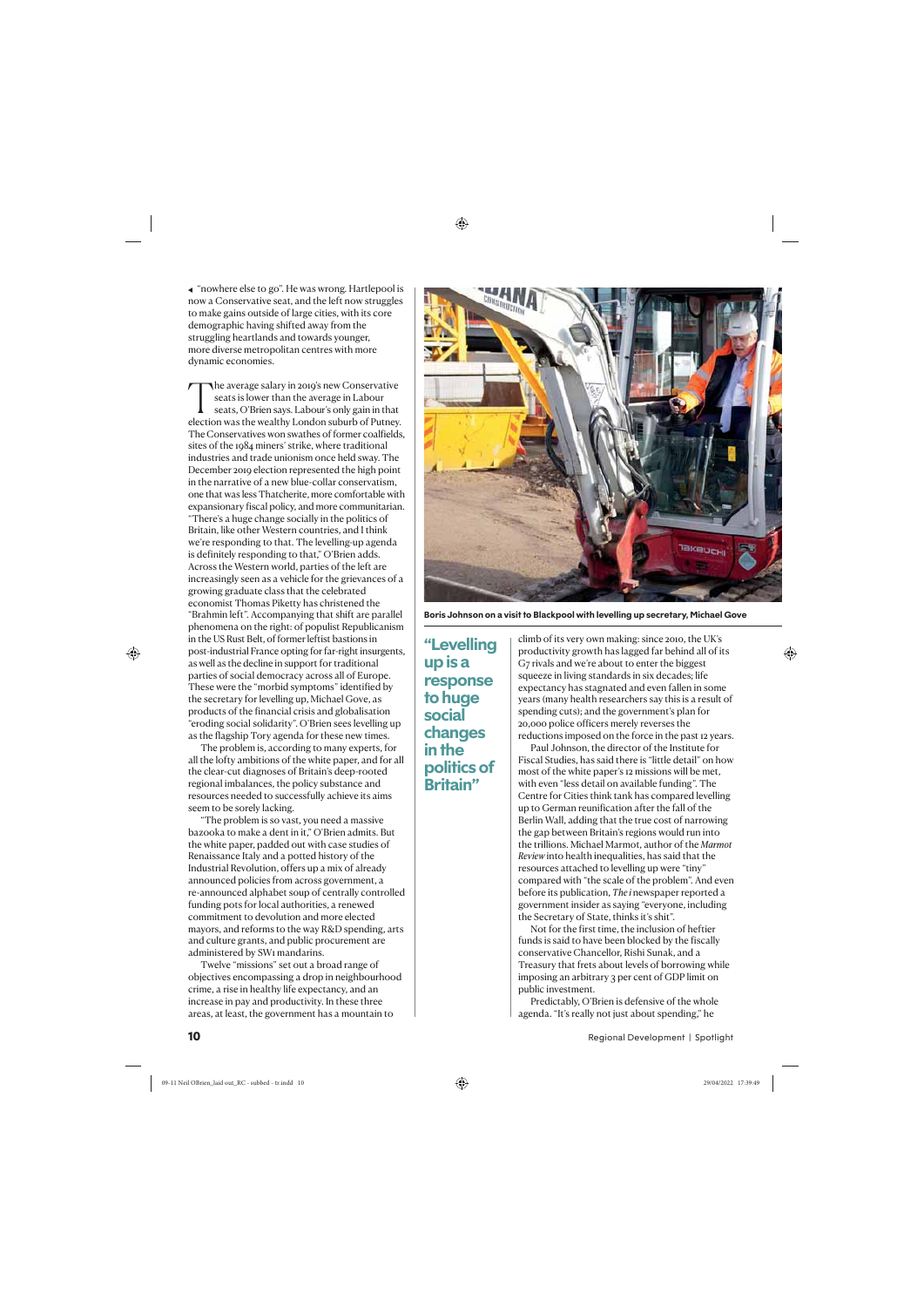

says. "It is about structurally trying to do things in a different way." The white paper renews the government's commitment to new devolution deals and directly elected mayors for counties as well as large cities. "We came into a situation in 2010 where the only part of England that had a devolution deal was London," he adds. Since then, metro mayors like Andy Burnham have proliferated, acting as ambassadors for their locales on the national and international stages.

**C**<br>
a comprehensive, whole-of-government<br>
approach to levelling up across departments.<br>
"I am a genuine believer in this having an economic a comprehensive, whole-of-government approach to levelling up across departments. "I am a genuine believer in this having an economic argument for it, as well as a kind of social justice-y, political argument," he says. "I do think that you would have a stronger economy overall if you could end the situation where you have one part of the country that's massively overheating and you can't afford a house, and other parts that are really lacking and where assets are neglected." He dismisses accusations that the multiple policy areas, ad hoc, one-off budgets, and scattered departmental initiatives in the white paper amount to thin gruel: "Instead of looking at an individual fund and saying that this isn't much in the totality of public spending, look at the combination of all these different things – the City Region Sustainable Transport Settlements (CRSTS) are worth nearly £6bn, the Integrated Rail Plan (IRP) was £96bn, there's £4.8bn for the Leveling Up Fund (LUF),

All of this funding is to be welcomed, as is the promise to ensure government subsidies are spread more evenly outside the traditional R&D "golden triangle" of Oxford, Cambridge and London, and the large arts and culture institutions in the capital. Extra money will always come as a relief to many local bodies squeezed by over a decade of austerity. Indeed, as O'Brien points out, government spending "is growing in real terms pretty dramatically", with public spending, the total tax burden and capital investment all reaching a proportion of GDP not seen in a generation. But much of the £96bn earmarked for the IRP last year, announced two months before the levelling-up white paper, was already spoken for. It was taken up by the first stage of HS2 between London and Birmingham (the remainder of the plans had been diluted and fell short of what had been originally promised). Similarly, the SPF replaces the regional grants that were once paid by the EU, and largely replicates its methodology.

The funding pots O'Brien lists represent only a fraction of those mentioned in the white paper, along with plans for broadband roll-out and a fan-led review of football governance. To these he adds two more separate policies: "changes to the Universal Credit taper rate, where you're keeping £1,000 more – that's a levelling-up measure; the increase in the National Living Wage to being one of the highest minimum wages anywhere in the world – that's a levelling-up measure". Generously, one might say levelling up is the singular focus of a government that is implementing a broad but strategic, multi-pronged approach across all of its ministries. More cynically, one might counter that it lacks focus, and that its failure to prioritise will mean that the business, energy and industrial strategy committee's contention that it is an "everything and nothing" policy will likely be proven accurate.

More dangerous for the whole project could be the perilous situation the Prime Minister might be in after the  $\varsigma$  May local elections in the wake of "Partygate" and amid the cost-of-living crisis. The whole impetus behind the levelling-up agenda could be lost to a newcomer in No 10 with less of a taste for devolution, a predilection for more austere budgets, someone with a more "true blue" complexion and a lack of commitment to the Conservative Party's new demographics. Levelling up could, in just a few months, fall by the wayside of priorities under a new premiership, going the same way as the Northern Way, Urban Development Corporations or English Partnerships – all well-meaning regional initiatives lost to Westminster's constant policy churn. "I just don't think he's going anywhere," O'Brien insists in response. "I expect him to still be there. So I don't buy the premise… I'm afraid."

With economic and political crises on the horizon, we will soon find out how true the commitment to levelling up really is.  $\bullet$ 

**"The problem is so vast that you need a bazooka to just put a dent in it"**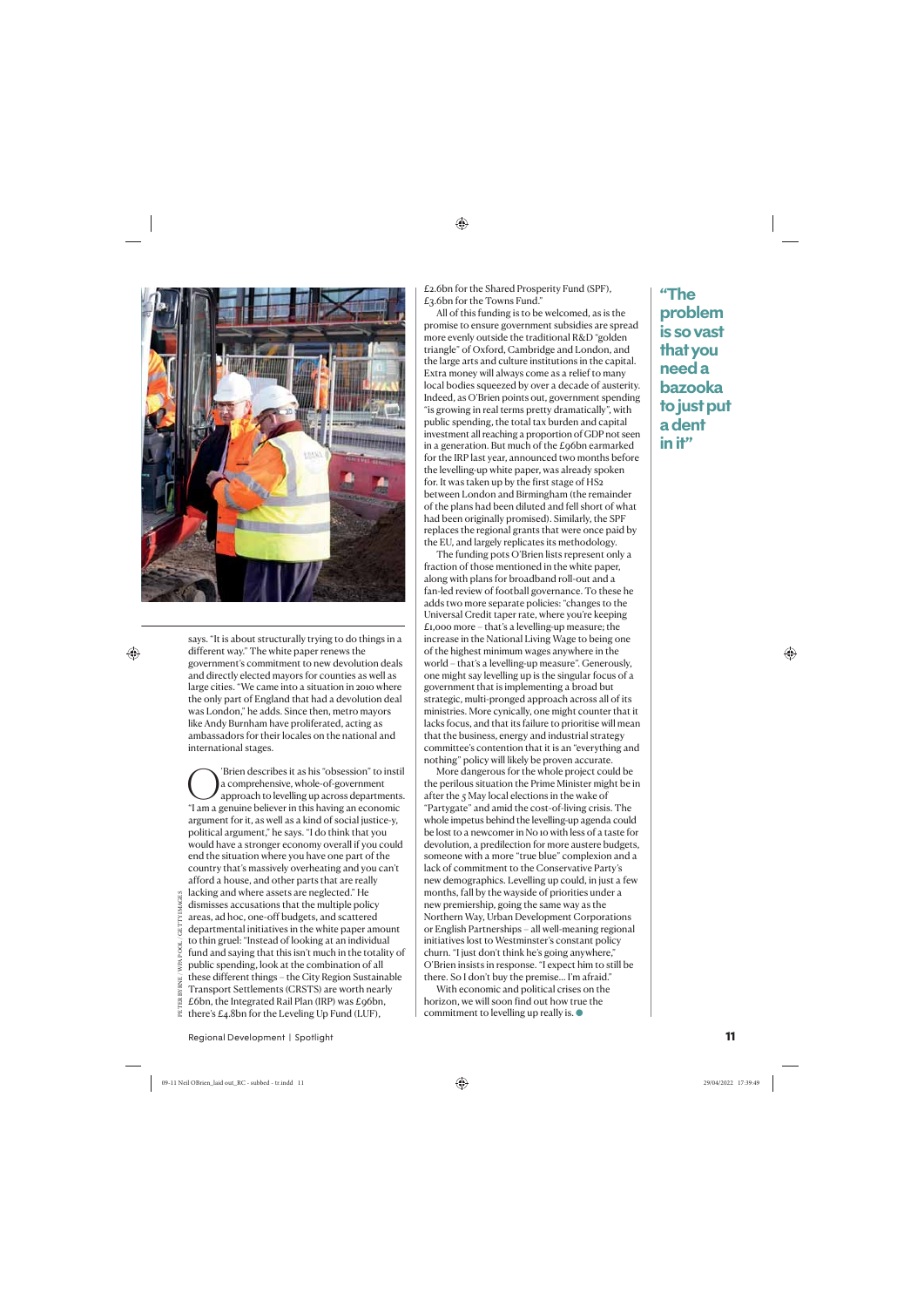## **Advertorial**

# **A plan in place** Levelling up with a location-based approach to social mobility

# **By Karl P Edge**



If matters where you come from<br>that your parents do. Resear<br>continues to show that thes<br>circumstances impact on the t matters where you come from and what your parents do. Research continues to show that these opportunities that are available to each of us across our lifetimes.

In the UK, the link between socioeconomic background and adult outcomes is stronger than it is in many other developed countries.

Barriers to social mobility are estimated to cost the UK £39bn each year, impacting on our productivity, our mental health and our life expectancy.

As is widely acknowledged, people from more affluent backgrounds have greater opportunities and life chances than those from relatively lessadvantaged starting points.

So, the focus of many employers on their efforts to improve social mobility, by building more diverse, inclusive and accessible businesses, is valuable. Broadening opportunity across the population has the potential to improve business outcomes as well as social ones, boosting the country's prosperity.

#### **The geography of opportunity**

Geography impacts social mobility. The 2021 Social Mobility Barometer, from the government's Social Mobility Commission, showed that threequarters of adults believe there are large differences in the opportunities available in different parts of Britain today.

The UK's uneven economic geography limits progress, while brain drain – driven by the perception that many young people need to relocate to build careers – is a major challenge, especially as it risks supporting a negative cycle.

Covid-19 has exacerbated many regional inequalities, so it is particularly welcome that businesses, policymakers and institutions are converging around the concept of a place-based approach.

The phrase "stay local, go far" features in the opening gambit to the government's levelling-up white paper that, in its diagnosis of the UK's regional imbalances, recognises that geography can have a significant impact on life chances.

The centrepiece of the levelling-up agenda – its 12 policy missions for 2030 – are aimed at spreading opportunity widely across the UK. It indicates that the government is thinking as much about supporting people in less-connected rural and coastal areas as it is concerned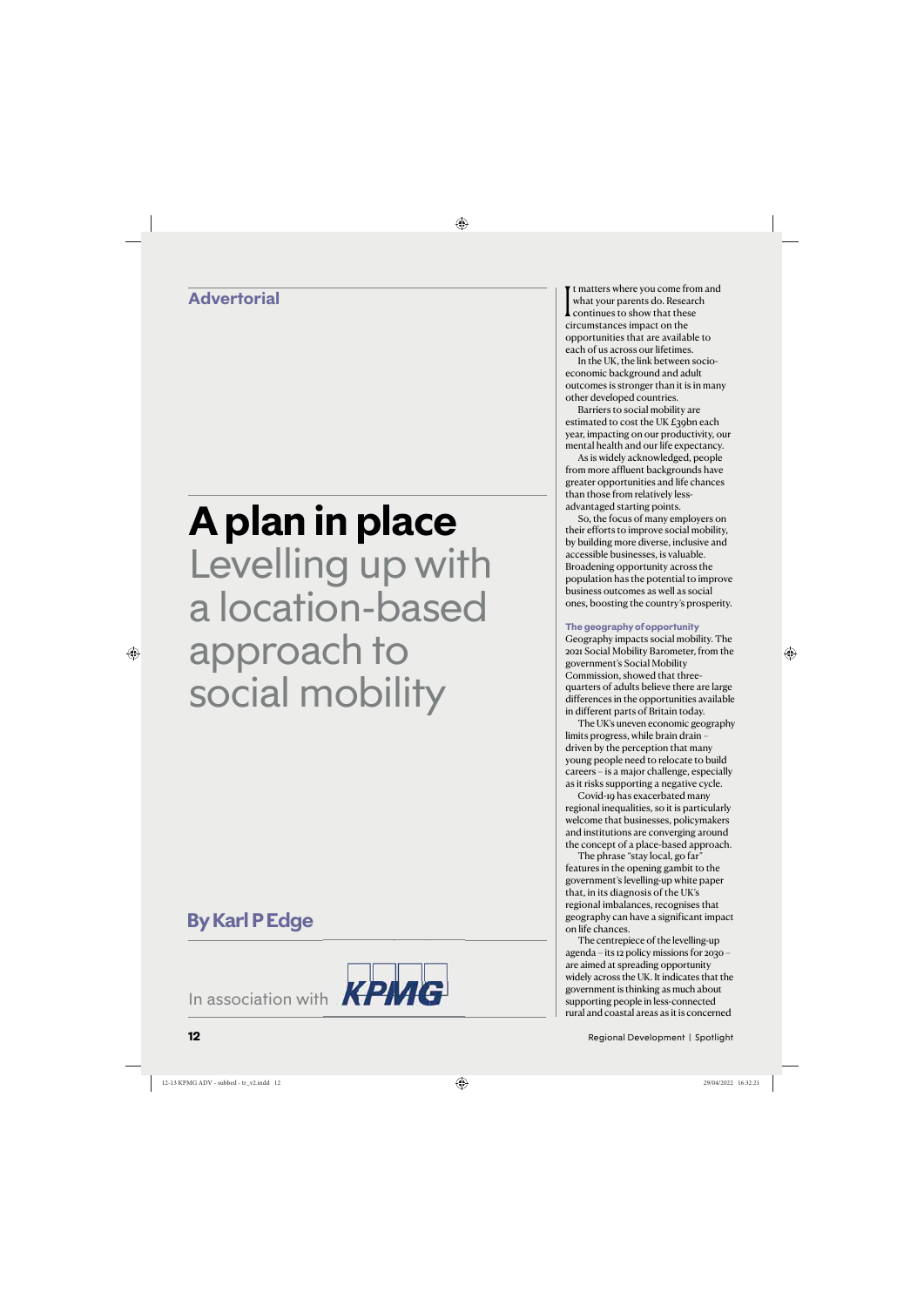

**Social mobility is crucial to levelling up in cities and regions such as Birmingham**

with the imperative to regenerate towns and grow global cities in each region.

The white paper was preceded by the Social Mobility Commission's highly significant *The Long Shadow of Deprivation*  report, published early in the pandemic, which considered the postcode lottery impacting social mobility in the UK. Its analysis showed that individuals aged 28 from disadvantaged families in England's social mobility "cold spots" earn, on average, just over half the amount of those from similar backgrounds in the most mobile areas.

There is increasing recognition that somebody's progression and life chances can be impacted by where they live or where they start, and that policy interventions should be directed towards spreading opportunity more widely across the UK.

#### **Breaking down barriers**

Our sector – professional services – is now well represented at the top end of the Social Mobility Foundation's Social Mobility Employer Index, with KPMG proudly ranked at number two in the UK.

The City of London Corporation has been commissioned by HM Treasury and the Department for Business, Energy & Industrial Strategy to take forward important work looking at boosting socio-economic diversity at senior levels in the financial and professional services industry.

At KPMG we have been prioritising social mobility for over a decade. Last year, for the first time, we published our socio-economic background pay gaps, and made a commitment to ensuring 29 per cent of our UK partners and directors come from a working-class

background by 2030. We also launched a new national Social Mobility Network, empowering colleagues from lessprivileged backgrounds to achieve their development goals and also to share their experiences.

Such interventions are helping us, along with our industry peers, to dismantle barriers to access and progression, but of course, wider factors limiting opportunity remain.

#### **The business of place**

KPMG's heritage lies in the UK's regions, which are also home to many of the clients we work with, and our local presence informs our approach to social mobility.

From a recruitment perspective, our firm needs to be accessible to talent in every area of the UK because we keenly value the local insights and passion our people bring to our regional markets. By hiring the smartest people from the broadest backgrounds, we reflect our diverse range of clients and we perform better.

Our national presence, with 22 offices across the UK, means our people are connected across our network, wherever they are in the country. This means they can access opportunities, progress their careers, and work on client projects across the firm, without having to relocate.

The pandemic accelerated many new working behaviours, but we have always worked flexibly between home, client sites and our offices. Our approach supports efforts to level up because it allows us to stay local, within our communities, more often, while staying connected with our offices across the UK's towns and cities.

#### **A community partner**

We take a holistic approach to progressing the social mobility agenda – with a focus on people, places and partnerships.

In addition to the changes we have made and continue to make within our business, such as increasing our apprenticeship schemes, our local and regional partnerships are key to making a greater difference in the places we work. For example, KPMG is the anchor lead for the Business in the Community Place campaign in Rochdale, working alongside other businesses and local stakeholders to develop a long-term road map to address local inequality. We also have strategic partnerships with the University of Leeds and the University of Nottingham aimed at driving regional economic growth.

As noted, the Social Mobility Commission's analysis has shone a light on the UK's coldest spots and has helped us to ensure that 28 per cent of the beneficiaries of our community programmes are from those struggling areas; this year, we are aiming for that to rise to 30 per cent.

Our industry, companies across the UK, and policymakers increasingly understand that background matters, and so does geography. The converging of actions across the public and private sectors can deliver a step change in meeting the UK's social mobility challenge, and widen opportunity for all.  $\bullet$ 

*Karl P Edge is Midlands regional chair and office senior partner for Birmingham, KPMG UK*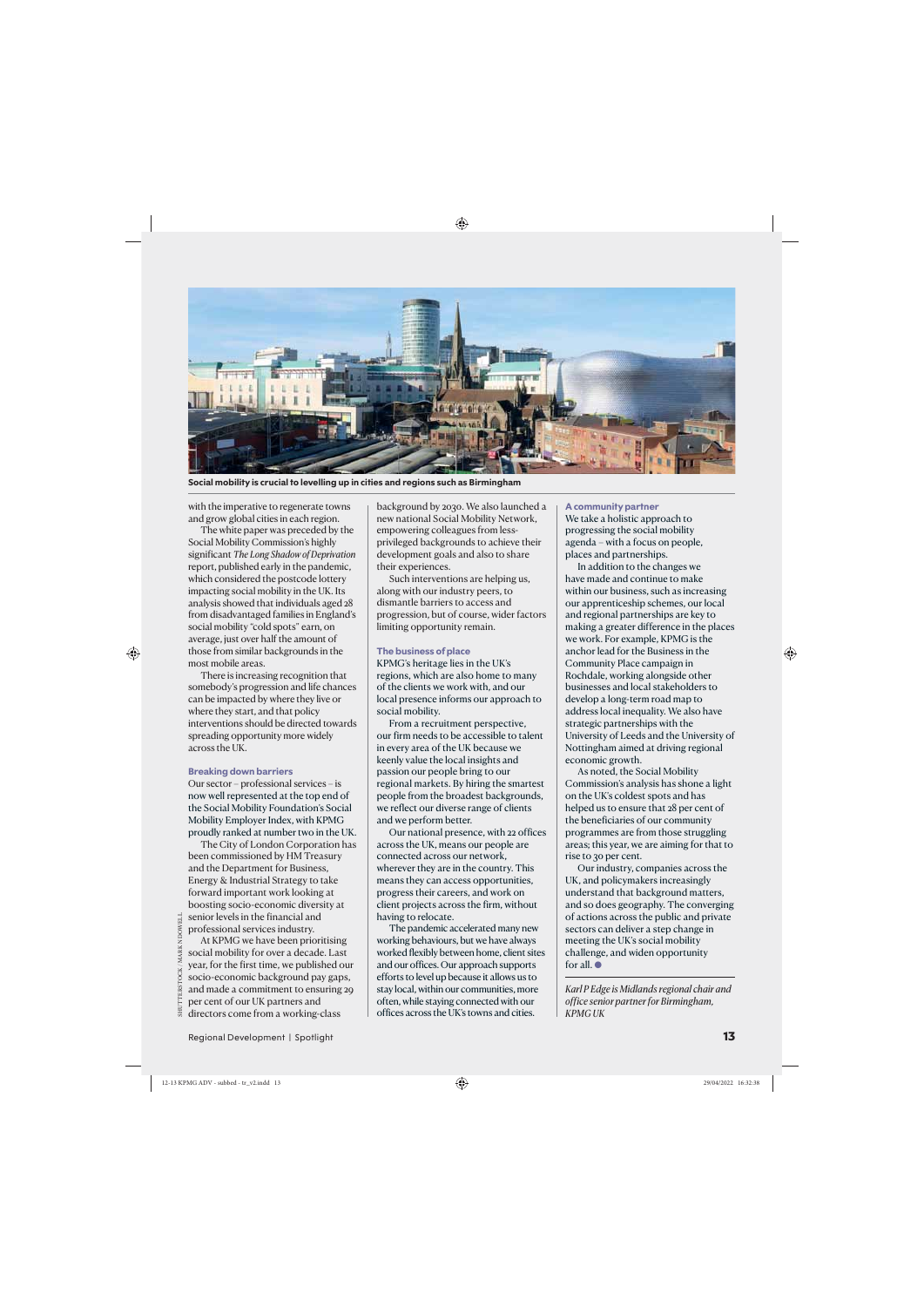# **Where has the UK bounced back?**

Recovery from the Covid crisis varies across the country **Liverpool**  $+2.4$ 

> **Manchester** +1.3

### **By Ben Walker**

 $\sum_{\text{local}} \begin{array}{l} \text{ot all recoveries are created} \\ \text{equal. Depending on where} \\ \text{look, across the UK people} \\ \text{be fully or mostly recovered from the task.} \end{array}$ equal. Depending on where you look, across the UK people can be fully or mostly recovered from the coronavirus crisis, or not at all.

Data from Lowell's Financial Vulnerability Index, which measures how reliant people are on social welfare, credit cards and alternative financial products, shows where in the country people are bouncing back. The map illustrates as much – the darker the blue, the greater the recovery. In Wiltshire and the Cotswolds, people were more financially secure in the closing months of 2021 than at the start of Covid-19. For them, the number of residents reliant on emergency savings, in credit or nearing default was lower than during the UK's first nationwide lockdown.

But in places such as Birmingham and central Liverpool, as well as neighbourhoods in west Yorkshire, financial insecurity was higher than at the start of Covid-19.

This regional variation in recovery is risky for the economy as a whole. If at

the end of 2021 you were already financially vulnerable, and more so than before Covid-19, then the recent rise in fuel bills and the general cost of living is likely to hit you harder than the average Briton. What this map and data tells us is where people are likely to be hit hard and where more support may be needed.

Financial insecurity is not just the reserve of the built-up boroughs of red-brick England, however. Cornwall was hit hard in the early months of Covid-19. Its tourist economy dried up, and seasonal work didn't bounce back as much as it did in urban England. In Truro and Falmouth, household financial vulnerability is also higher than it was at the start of Covid. Blackpool, meanwhile, home to some of the UK's most deprived neighbourhoods has, in most parts, recovered to pre-pandemic levels (see pages 26-29). O

*For data on UK politics and policy, visit: sotn.newstatesman.com*

#### **\* Financial Vulnerability Index**

Measures reliance on social welfare, credit cards, and alternative financial products. Plus and minus scores reflect an increase or decrease in vulnerability on the index.

| less       | more       |
|------------|------------|
| vulnerable | vulnerable |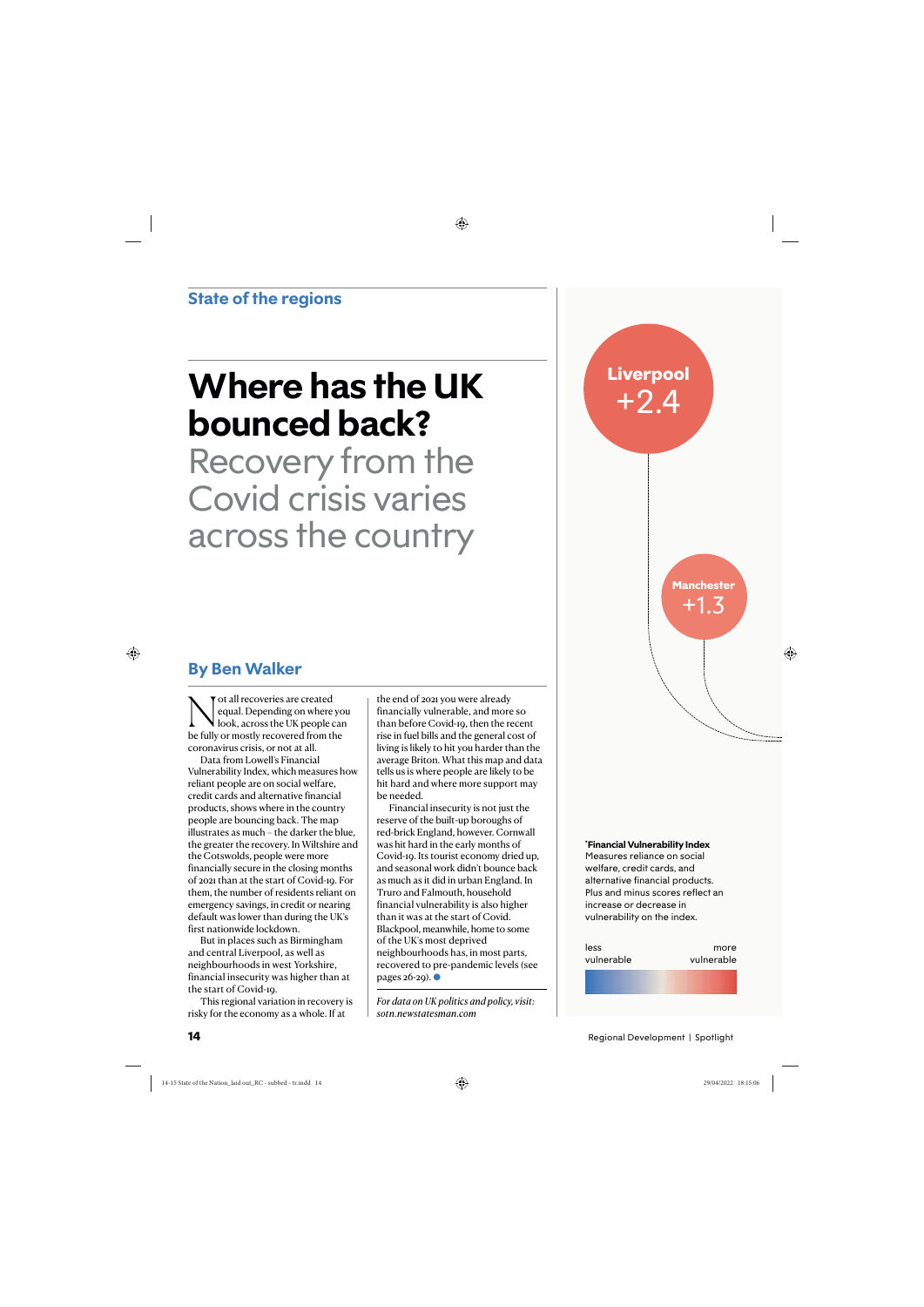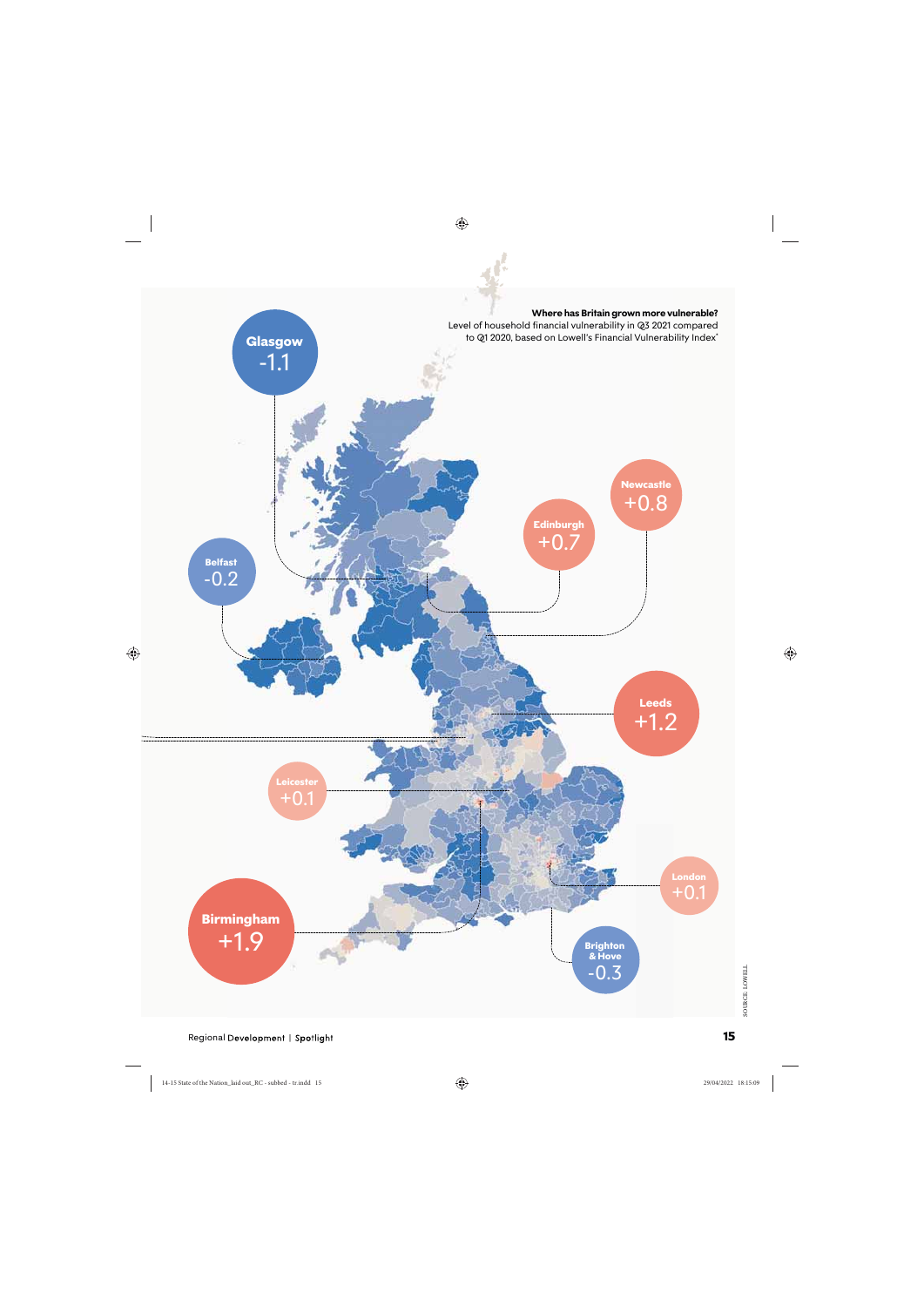### **Advertorial**

# **Building communities across the UK**

From filling skills gaps to tackling unemployment, our work helps to improve livelihoods

## In association with

 $\bigwedge_{\text{select}}^{\text{t BAE Systems, we not only}}$ <br>develop technological<br>the UK: we also make a significant develop technological solutions that help to protect the UK; we also make a significant contribution to the economy and a positive impact on the diverse societies in which we operate.

Independent analysis by Oxford Economics shows that we contributed more than £10bn to the UK's GDP in 2020. We delivered almost £4bn in exports and employed 143,000 people directly and indirectly through a network of 5,000 suppliers.

Our work is helping to fill skills gaps. With nearly three-quarters of our UK-based workforce in highly skilled engineering roles, we are closely aligned

# **BAE SYSTEMS**

with the government's focus on science, technology, engineering and maths (STEM) skills. To further develop our talent pipeline, we invested  $E_{93}$ m in education and employee training programmes in 2020, including for 2,000 apprentices and 600 graduates.

Tackling youth unemployment is a priority for us, and we work with The Prince's Trust on addressing it through the Movement to Work and Kickstart programmes. Our UK business leaders also take pride in sharing their expertise – more than 190 of our senior leaders mentor individuals within 200 small and medium-sized businesses across the UK. The productivity boost of these mentoring relationships was estimated

to be £12.2m between March 2020 and March 2021.

We recognise the importance of boosting employment outside of London and the south-east, and our dedication to supporting the government's levelling-up agenda and Plan for Jobs is evidenced by our regional footprint – we have 16,570 full-time employees in the north-west of England alone. We build some of the world's most advanced military aircraft at Warton and Samlesbury in Lancashire, and we also employ roughly 10,000 people in Barrow-in-Furness, where we build nuclearpowered submarines. In 2020, we collaborated with suppliers to spend nearly £700m across the UK's most deprived local authorities.

In Scotland, we support nearly 6,500 jobs in shipbuilding, which includes building the Type 26 frigate, an innovative design developed in the UK and now adopted by Australia and Canada. We provide further capabilities to the Royal Navy in the south by managing Portsmouth Naval Base, where we carry out upgrade and maintenance work on warships, including the two Queen Elizabethclass aircraft carriers.

We are committed to supporting<br>the government's net-zero<br>with the Ministry of Defence to develop the government's net-zero goals and are working closely sustainable defence technology. We have also set a target of achieving net-zero greenhouse gas emissions across our operations by 2030.

Overall, BAE Systems' investment in people and new technology benefits both the economy and society, with average productivity calculated at £83,000 per worker – 29 per cent higher than the overall average across the economy. Our research and development (R&D) partnerships with UK universities also help to keep both our business and the UK on the world stage in terms of technological advancement – we focus on strategically important areas, including artificial intelligence, autonomy and advanced manufacturing.  $\bullet$ 

*Find out more about the positive contribution we make to the economy, skills and regional prosperity: baesystems.com/ukcontribution*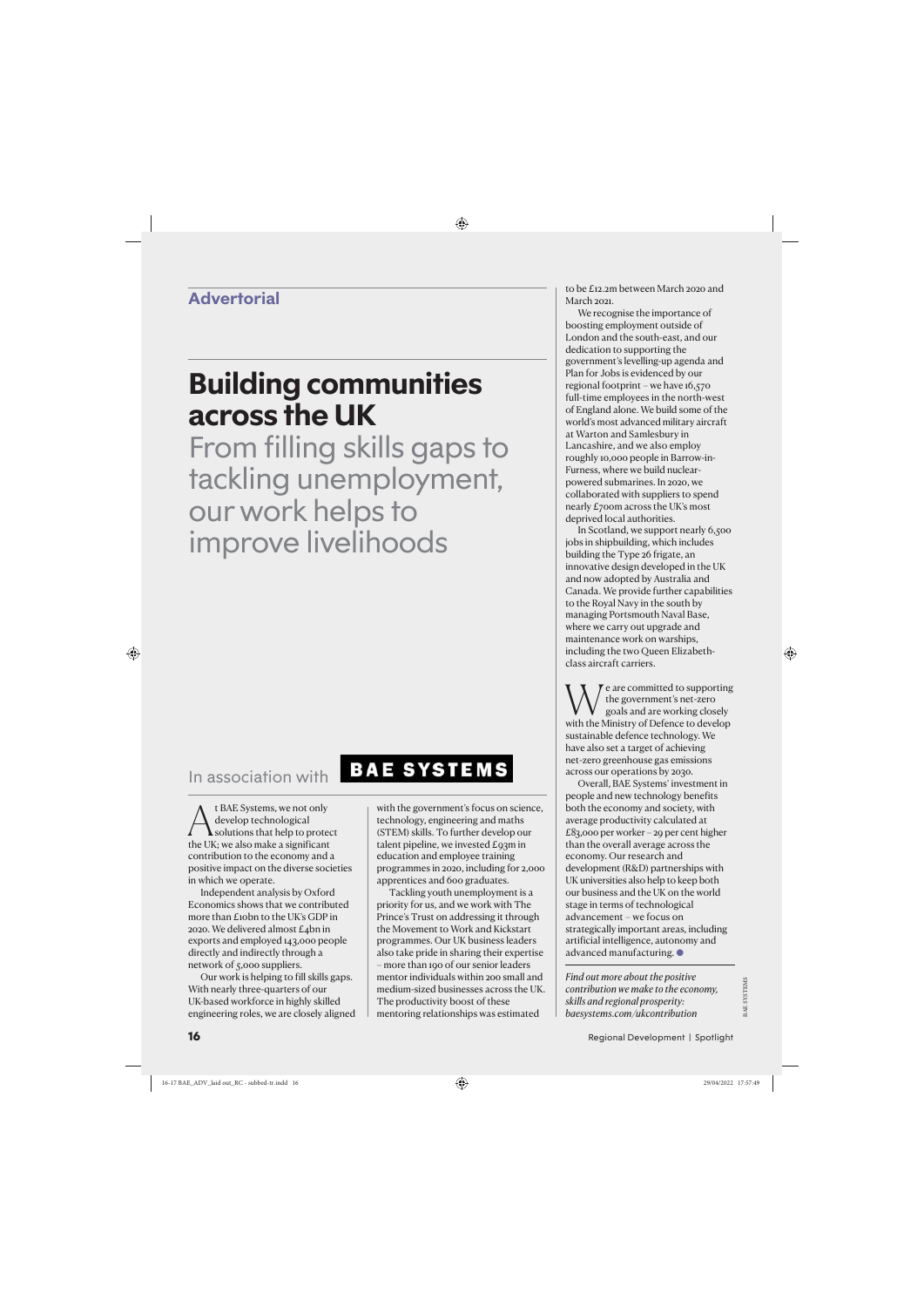

**Barrow-in-Furness is home to BAE Systems' submarines shipyard**

### **Case study**

Barrow-in-Furness is a town in Cumbria, north-west England, and is home to our submarines shipyard. It has high levels of deprivation and some of the region's poorest health outcomes. As a major local employer, we have a significant role to play in boosting the area's prosperity; nearly a third of the working-age population is employed at the shipyard.

To help improve quality of life, our work is helping to create the right environmental conditions. This then enables us to equip people with the skills that businesses like ours need.

We're working with regional partners to create a long-term strategy for Barrow:

- Through the Movement to Work programme, we have offered more than 170 placements to young unemployed people in Barrow, approximately two-thirds of whom have moved on to apprenticeships. • We collaborate to deliver educational
- activities. This has included supporting the Furness Education Trust with £400,000 of funding, helping to move it from Ofsted "Special Measures" to "Good" and increasing student entry numbers by 184 per cent.
- As a key stakeholder in the Town Deal partnership, we have worked with local partners to develop a town investment plan, which resulted in £25m of government funding. This involves the creation of a £10.4m Barrow Learning Quarter, including a new university campus. • We supported the local Barrow Dock
- Museum project, helping to attract £900,000 of further investment.
- We funded a counselling service with the Cumbria Alcohol and Drugs Advisory Service to support those who have drug or alcohol issues.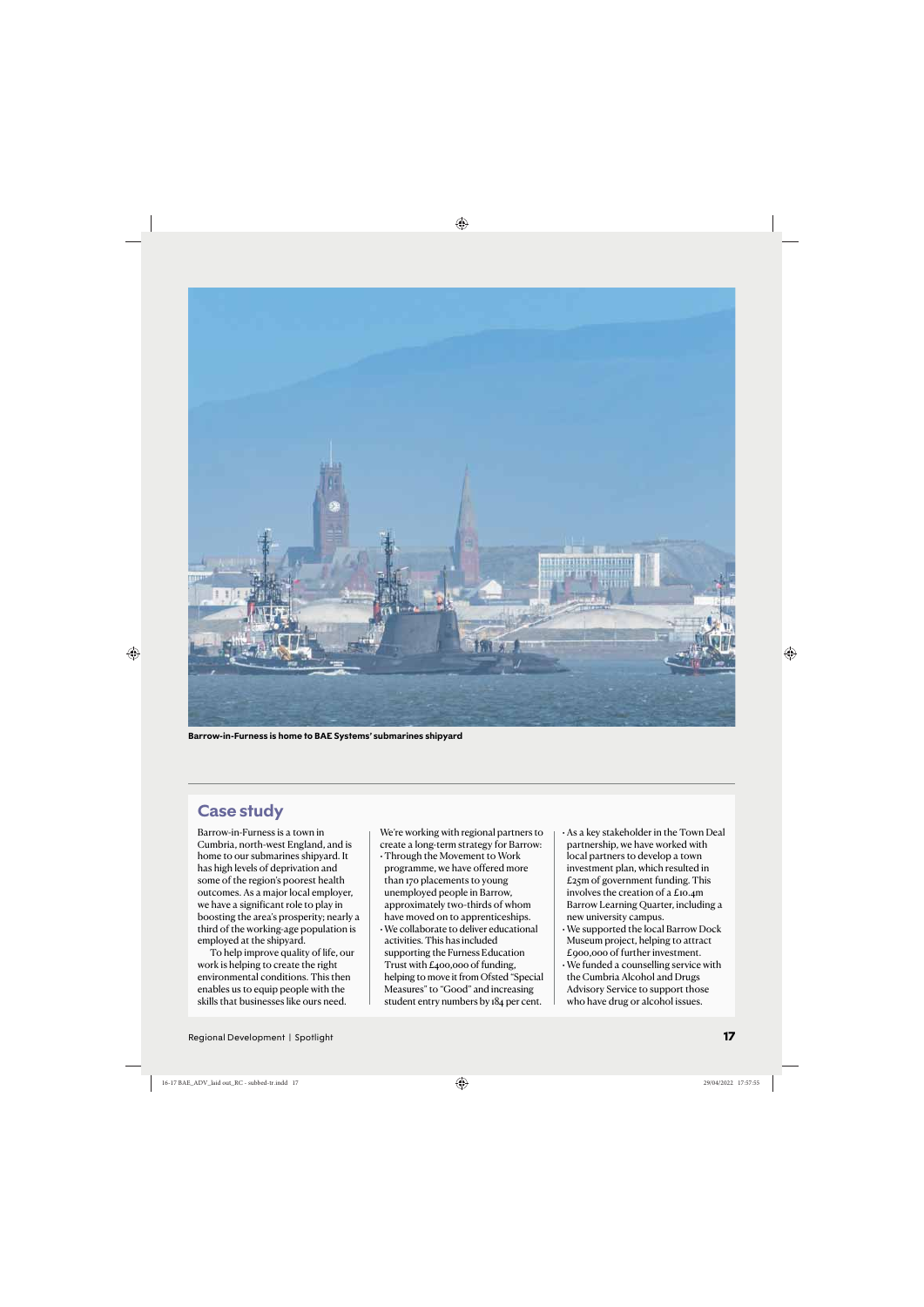**The view from local government**

# **The metro mayors speak** What do regional leaders think of the levelling-up white paper? **Andy Andy** Burnh

 $\prod_{\text{ta}}$ In February of this year we saw the delayed publication of *Levelling Up the UK*, the government's blueprint for tackling the most extreme regional inequalities of any country in the OECD.

Many have commended the government's diagnoses and its recognition of long-standing and deep-rooted structural factors at play, as well as its commitment to further devolution. Twelve ambitious "missions" set out the criteria for success, which included: increasing pay and productivity, fixing the skills and education gap, spreading R&D subsidies more evenly, reducing health inequalities, reducing crime and increasing home ownership.

But there's much disagreement over the efficacy of some of the document's

suggested remedies. The white paper listed a broad selection of one-off competitive funds and infrastructure projects that had already been announced. Promises to move bigger chunks of the civil service out of Whitehall were reiterated. Many pointed out that new resources were lacking, and that much of the 300-page document was made up of rehashed older policies from different government departments, tied together under the levelling-up package.

Part of the proposals centred on expanding devolution deals and establishing elected mayors to every part of the country, so to see how the white paper was received on the ground across the UK, *Spotlight* gauged the reaction of the ten existing metro mayors.  $\bullet$ 



**Burnham Mayor of Greater Manchester**

There was a lot to welcome in the ambition of the levelling-up white paper, which has put regional inequality at the heart of our political debate. And there were lots of areas where we have shared goals – for example, to deliver a London-style transport system, to improve housing in the private rented sector, and to "double down" on devolution. The question is whether the Levelling up Secretary can bring colleagues with him. As he has said, levelling up is a "whole-ofgovernment" agenda. Just a few weeks ago we saw a Spring Statement where levelling up barely featured. We stand ready to play our part. I hope ministers across government will do too.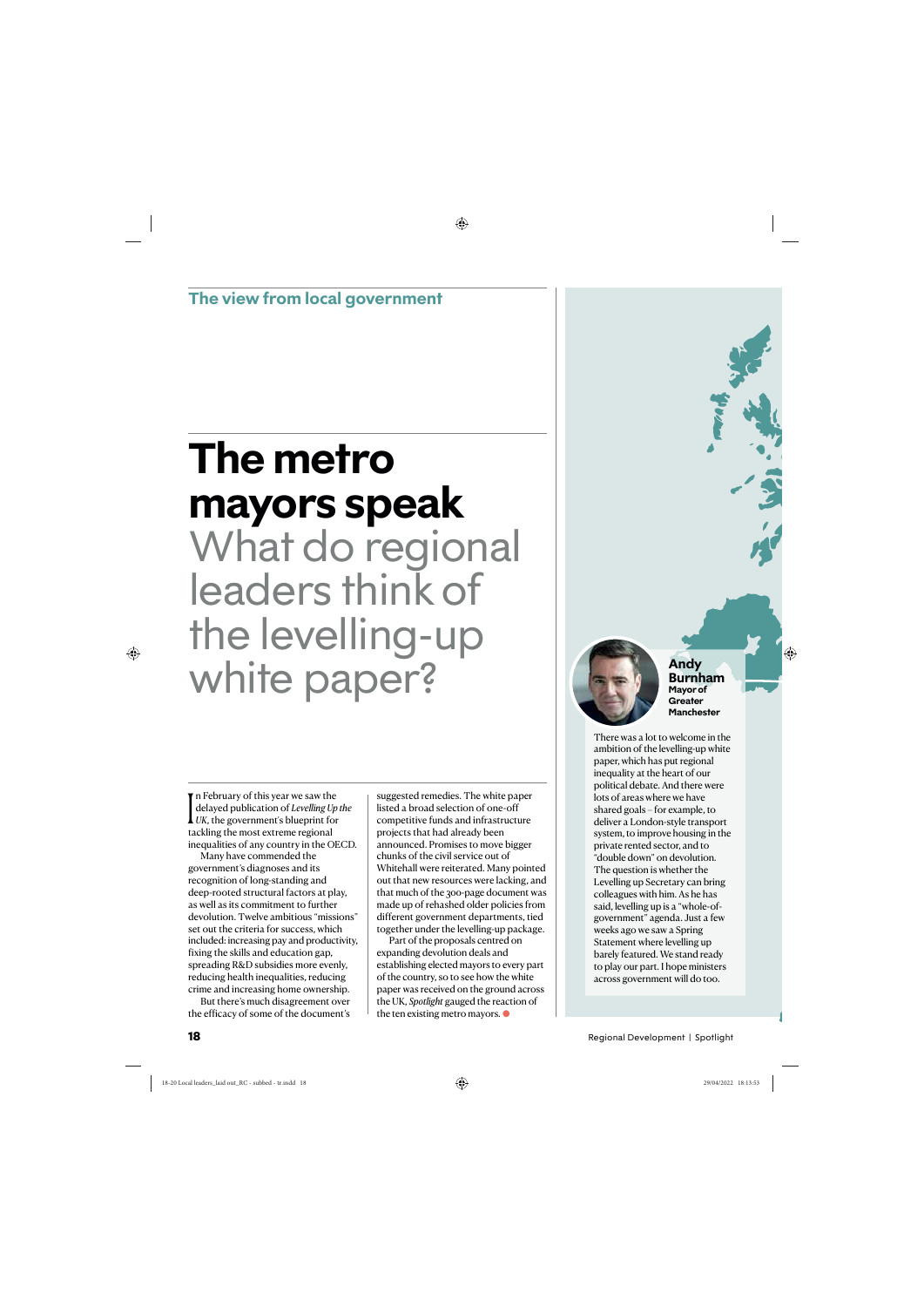

**Tracy Brabin Mayor of West Yorkshire**

There's lots of ambition, but the real test will be whether government delivers on its promises to give local leaders the freedoms, flexibilities, funding and tools we need to deliver for our communities to improve the lives of everyone in our region. The white paper rightly identifies the potential of transportled regeneration, but then the Integrated Rail Plan denied West Yorkshire the opportunity to inject billions of pounds into our economy. Meanwhile, the constant, competitive beauty contests for small amounts of money restricts our long-term planning. We need a proper commitment from everyone in government, not just a single champion.



Levelling up the UK must not be about levelling down London and withholding the funding and investment our capital city desperately needs. London has some of the most deprived communities in the country and they deserve support and funding just as much as other parts of the UK. If the government truly wants to show its commitment to levelling up, it is also vital that it commits to properly funding the urban transport networks on which our towns and cities rely, including Transport for London. *(Adapted from a February press release)*

**9**

**2**

**1**

**4**

**7**

**8**

**5**

**6**

**3**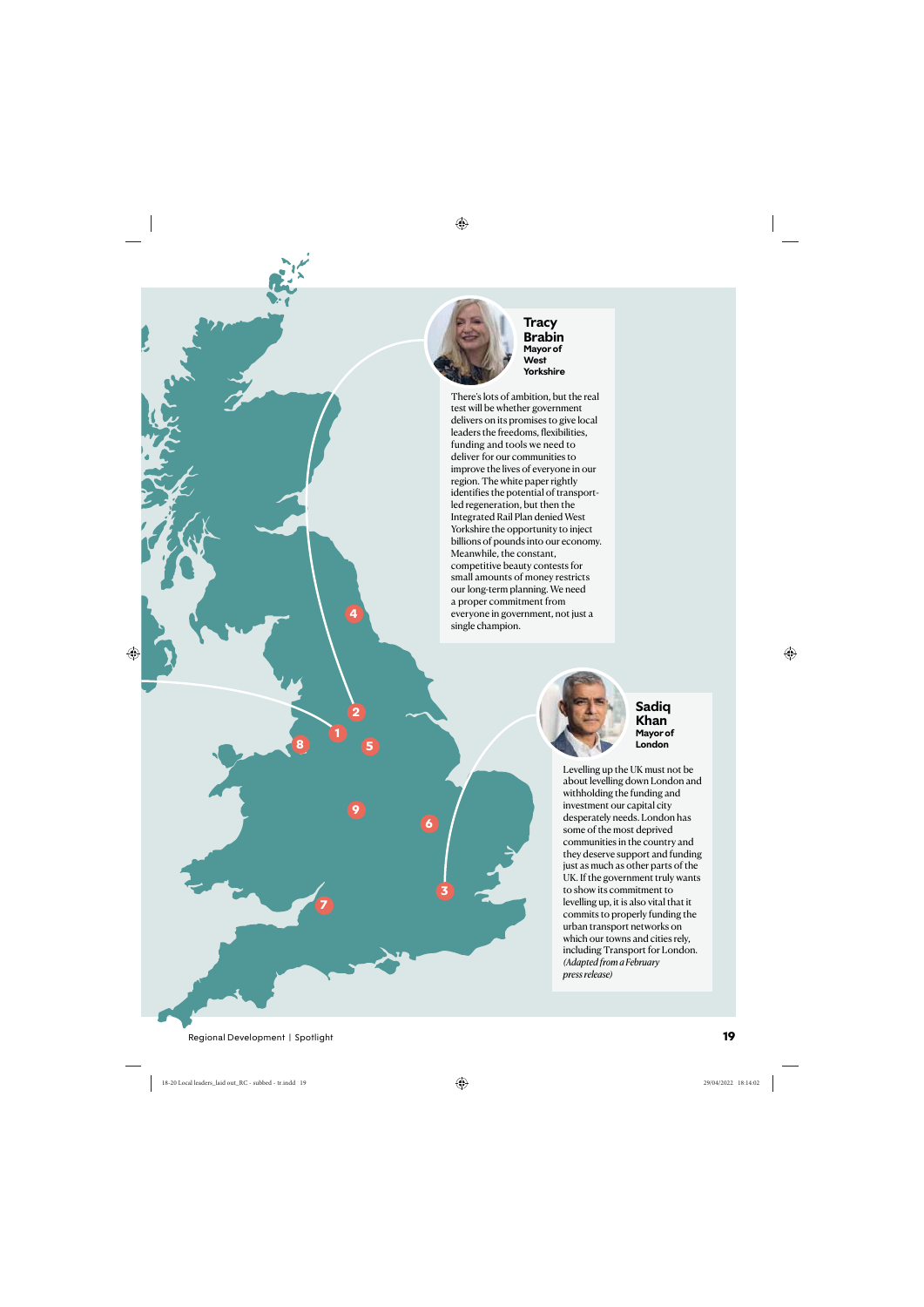# **Mayor of the North of Tyne**

**20 Cannel Development and the control of the spotle set of the spotle set of the spotle set of the spotle set of the spotle set of the spotle set of the spotle set of the spotle set of the spotle set of the spotle set** Levelling up needs cash, not concrete. The north has been woefully underfunded for years. Government data shows a £61bn gap between investment in London and investment in the north in the five years from 2014-15. The south-east is home to only a third of our country's population but almost half of the UK economy. The levellingup missions are sound. But northern mayors need financial powers to secure the scale of investment needed to shape regional policy and to help turn Britain into a high-wage, high-skill economy. Without radical fiscal devolution – federalism, even – the political will won't exist. You can't level up with a few new buildings and some train tracks leading back to the capital. You need to write a cheque.

#### **<sup>5</sup> Dan Jarvis Outgoing Mayor of South Yorkshire**

The government's white paper is a step in the right direction – but without the means to achieve the positive ambition it sets out. We welcome moves to create London-style powers across England, devolve more control over skills, and to spread R&D and culture spending more evenly around the country. But the paper is missing the means to achieve the goals it sets out. Its 12 "missions" are great aspirations – but their lion-like ambition is matched with mouse-like resources. The money is almost all recycled, and often less than the funds it replaces. This white paper gets some things right, but after the election the Conservatives fought on the promise that levelling up would be their "defining mission", many people will be left asking themselves is this it?

*(Adapted from a February press release)*

#### **<sup>6</sup> Nik Johnson Mayor of Cambridge and Peterborough Combined Authority**

Levelling up is not just for the north. If the white paper is to be the devolution success that the government wants, it must be as relevant to the rural communities of Cambridgeshire's Wisbech as to those of "Red Wall" Widnes. The systemic change needs to be delivered intra-regionally just as crucially as interregionally.

However, the rising tide which is to lift all boats can only succeed if the hulls of the boats are not already fatally holed. We need to recognise that decades of widening inequality has been a disaster for growth. A " $3 \text{Cs}$ " approach – for "compassion", "cooperation" and "community" – is what is now required to mend the underbelly of HMS United Kingdom.













#### **<sup>7</sup> Dan Norris Mayor of the West of England**

I love the west of England and want it to be the best possible place it can be. But to do that we need more than slogans from the government. We need an understanding that in areas of relative prosperity there are also pockets of severe need.

I need more resources but, more crucially, levers of power. Some of that's pretty basic and could be fixed overnight – for example, it's bonkers to be in charge of buses but not bus stops! We need London-style devolution, accountability and powers, and then I absolutely believe the west of England and other areas will be able to be an engine for the whole of the UK's success.

#### **<sup>8</sup> Steve Rotheram Mayor of Liverpool City Region**

Despite having nearly three years to define "levelling up", the white paper showed that the government is still severely short on ideas to make the phrase actually mean anything. Although there were a few encouraging elements, it was largely a rehashing of old concepts that we had heard before. More disappointing was the fact that it seemed to have been written more in consultation with the Westminster bubble than with local leaders.

True levelling up must tackle structural inequalities. We need good jobs, decent wages, affordable housing, sustained action to combat the cost-of-living crisis, and opportunities for young people. The white paper accepted that principle but it didn't offer any plan or resources to get there.

#### **<sup>9</sup> Andy Street Mayor of the West Midlands**

The West Midlands truly shows levelling up in action. From the £1.05bn transport funding settlement we have just received, to the millions we have been awarded for brownfield-first regeneration, as well as a fully devolved Adult Education Budget upskilling people on our patch, we're delivering tangible results on the ground. We are truly an exemplar region for this government's defining mission.

The announcement in the levelling-up white paper that the West Midlands will be one of only two regions chosen to pursue a new trailblazer devolution deal is a tremendous vote of confidence in our local track record and an encouraging sign for our forthcoming negotiations with central government.

*(Read more on pages 22-23)*

*Ben Houchen, Mayor of Tees Valley, declined to comment*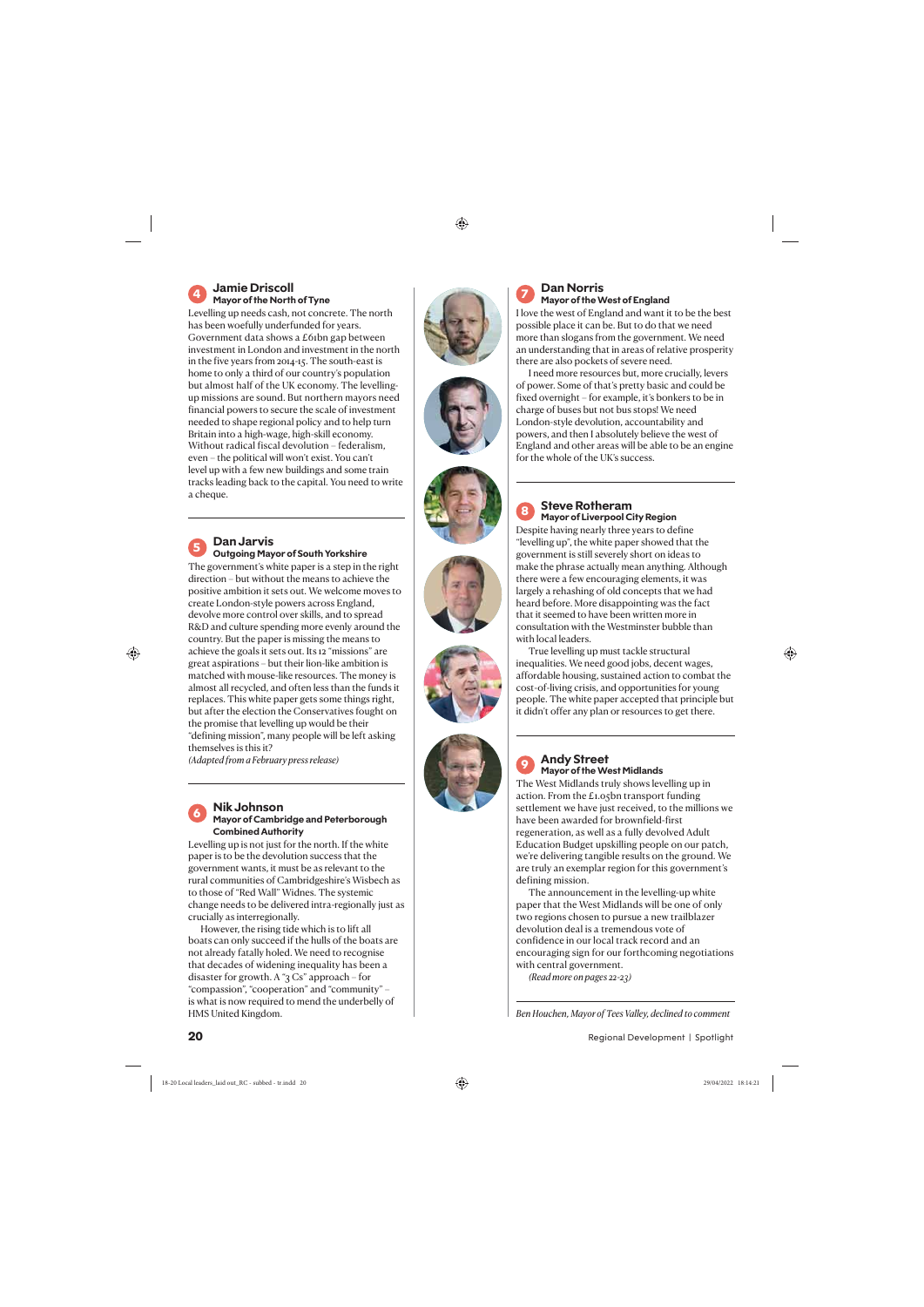# **Andy Street: "The private sector will drive the recovery"**

The West Midlands' metro mayor on the levelling-up agenda and where he disagrees with his Labour counterparts

 $\prod_{\alpha}$ n 1985, fresh out of Oxford University, Andy Street did something unusual for a graduate of philosophy, politics and economics (PPE), the preserve of many a lawyer and politician: he started working the tills at John Lewis.

With his application to be a social worker turned down by Birmingham city council, and having also been rejected by Marks & Spencer, the inaugural mayor of the West Midlands Combined Authority (WMCA) took the first step in what would become his steady upward climb at the retailer.

From those humble beginnings behind the counter in the decidedly grey Brent Cross shopping centre in London, by 1993 he was managing a store in Milton Keynes, and by 2007 he was managing director – until he resigned for the mayoralty, which he won in 2017.

"I remember being on the till that first Christmas and friends from university coming in and saying 'God,



# **By Alona Ferber**

**Andy Street and Boris Johnson on a train from Wolverhampton to Coventry last year**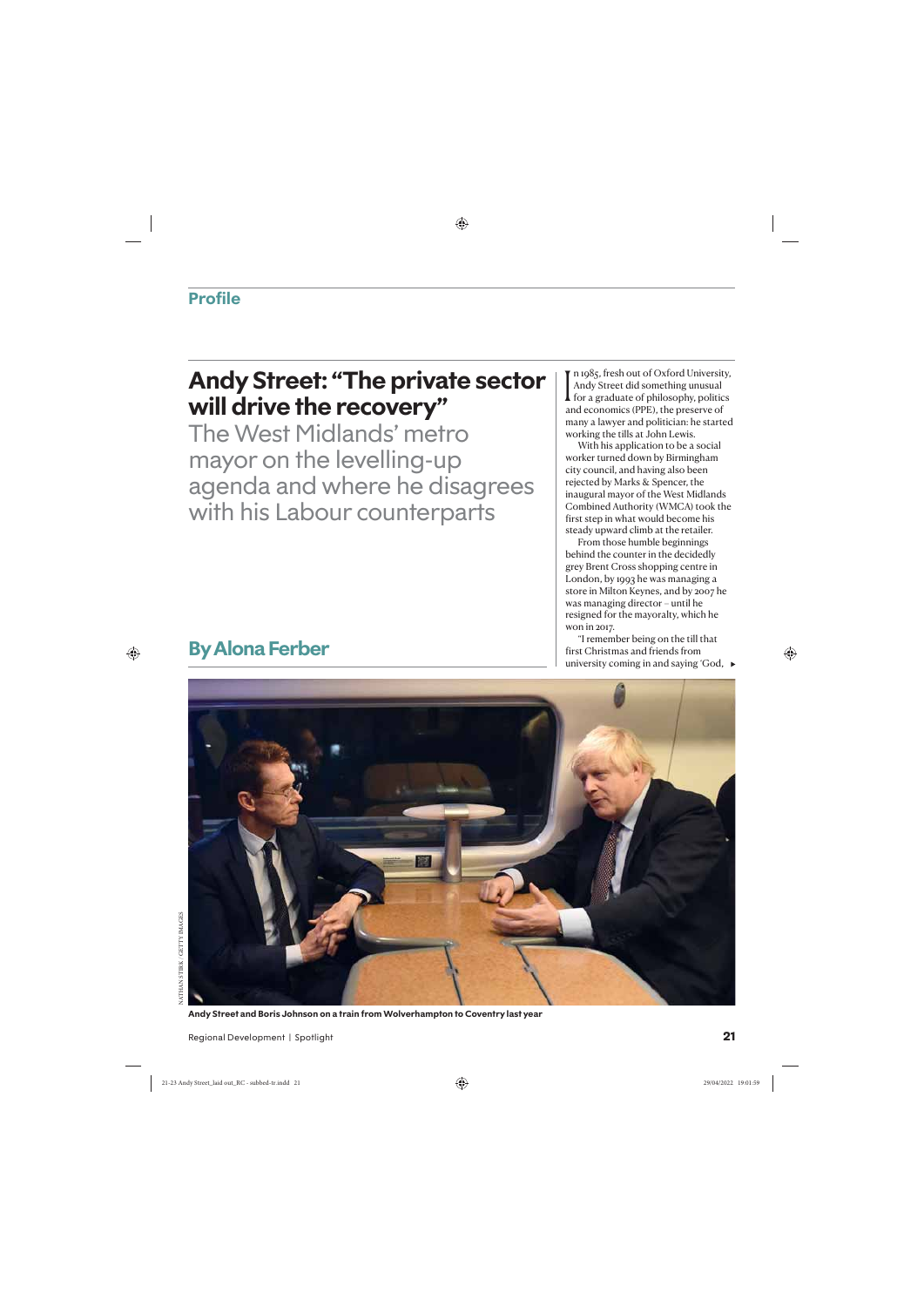

"**The government are absolutely serious about this," says Street of the levelling-up agenda**

Andy, what happened? Has everything gone wrong for you?' But I was right and they were wrong," he told an interviewer in 2008.

Today, the 58-year-old former businessman, who grew up in Birmingham, is nearly one year into his second term in office heading up the combined authority that encompasses the UK's "second city". The WMCA and Greater Manchester were both granted "'trailblazer' devolution deals to extend their powers" under the government's levelling-up white paper, published in February, and the Conservative mayor is optimistic.

"All of the sort of mood music I get is that… the government – up to the Prime Minister, perhaps – are absolutely serious about this," he tells *Spotlight*, "so it all bodes very well. But to be clear, we haven't started that process yet."

Street is one of only two Conservative "metro mayors" in the UK (the second being Ben Houchen of Tees Valley). Winning his first term by a very narrow margin over Labour in 2017 he hailed "the rebirth of urban Conservatism". He leads, as he puts it, a "politically balanced"

area. The West Midlands has 14 MPs each from Labour and the Conservative Party, as well as four Labour council leaders and three Conservative council leaders. This is why, he says, he has to do his job "in a non-partisan way".

 $\prod_{\mathbf{W}}$ In the early days of the pandemic the metro mayors became quasi-heroic figures in their vocal criticism of Westminster's Covid-19 policy. Street does identify with the other, mostly Labour, mayors because "they are doing the same job as me" – namely being "a centre forward for your region". Though, he adds, he identifies "hugely" with the Secretary of State for Levelling Up, Housing and Communities, Michael Gove, and his approach.

But Street sees a "philosophical difference" between him and the Labour mayors. "I am very clear it's the private sector that will drive ultimately our recovery," he says. He cites WMCA's £350m housing deal, announced in 2018, in part to develop brownfield sites, as an example of where the authority has leveraged private funds through public money.

The Conservatives have been promising to fix the country's Londonskewed economy since the 2019 election. The levelling-up white paper, which took nearly three years to appear, touted a hodgepodge of policies enacted since then towards this aim, such as the  $E_4$ .8bn made available via the Levelling-Up Fund and £3.6bn via the Towns Fund. As a next step, February's paper outlined 12 "national missions" – from moving more public research and development (R&D) spend outside London and the south-east to improving children's education outcomes – to be achieved by 2030. Many welcomed the clarity given to what has been criticised as a vague slogan.

Critics also pointed out that the paper did not set out new funding. Street stresses that we don't yet know what the WMCA's "trailblazer" deal will look like, but that "those 12 missions going on the table together, the way they weave together, should be extremely successful".

What about the Levelling Up Fund, or the pledge to move spending on R&D  $\bar{z}$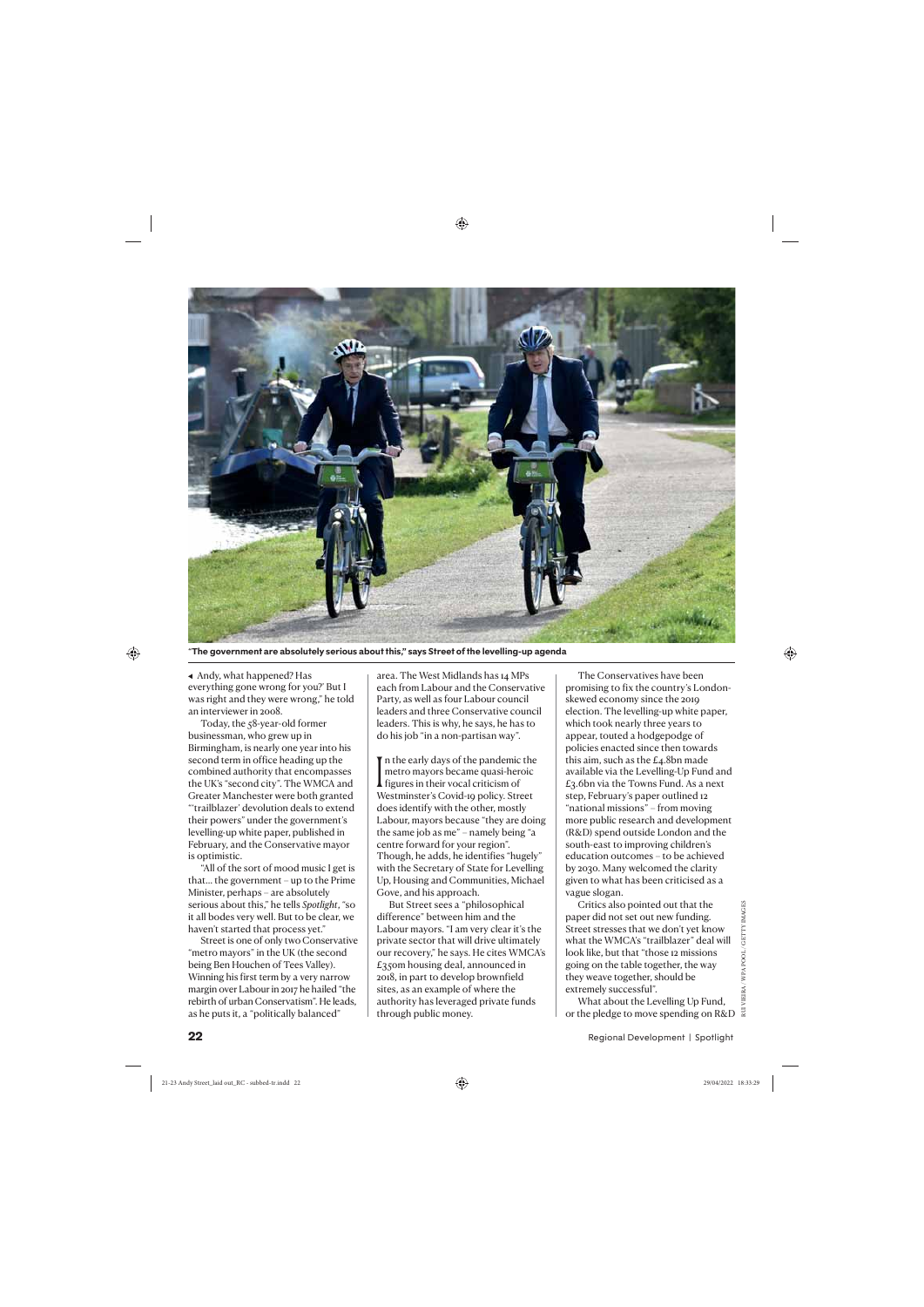outside the "greater south-east" region? Is what is currently outlined in the white paper enough to achieve the government's ambition?

"They are all part of a weave," he says. "Culture is very important. R&D is critical." It's "a huge move to send 55 per cent of R&D funding… outside the greater south-east," he adds, referring to the pledge by the Department for Business, Energy and Industrial Strategy to move that percentage of its public investment to other parts of the country by 2024-25. "We have a lot of really big levers, but let's be clear that any one lever on its own is not sufficient".

 $\bigodot$  ne of the white paper's missions<br>promises a devolution deal by<br>that wants one". There is frustration in promises a devolution deal by 2030 "for every part of England that wants one". There is frustration in local government that, even in the levelling-up era, authorities need to bid centrally for funds, making planning tricky, and requiring a Whitehall stamp of approval for local initiatives.

Street recognises this but is adamant there is "very clear evidence" that the "government is willing to change away from that". Last year, the WMCA won its bid for £1bn in funding from the City Region Sustainable Transport Settlements fund. The money will be made available over five years, and this, says Street, means he can plan ahead. In any case, he adds: "I don't object to the idea that we had to bid for our sustainable transport settlement, because the government [has] got to know that national taxpayers' cash is being invested wisely."

A "big gap" in the white paper, notes Street, is the transition to a net-zero economy. "It didn't talk much about that and about our economy, and that's particularly important," he says, adding that this has "got to be done in a way that addresses the climate emergency as well. I think that needed to be there."

Childcare is arguably another omission. While the white paper's "fifth mission" focuses on raising primary and early years' standards, there is nothing on bolstering a childcare sector hit hard by the pandemic. Neither is there any mention of rethinking the broken system that sees working parents across the UK paying over the odds for childcare.

"I'll take your word for it because I can't remember what every one of

In 2016, not-for-profit network the Women's Budget Group estimated that investing 2 per cent of UK GDP in care generally would create 1.5 million jobs. Does he see childcare as a key part of infrastructure in a levelled-up economy? "I think that early years, of which childcare is a part… is definitely a key part because we know that it is true that outcomes are determined very, very early in life."

Given that women tend to do most of the paid and unpaid care in the UK, perhaps this omission reflects a more general problem: a lack of diversity at the policymaking table. This is an issue locally and nationally. Of England's ten metro mayors (see pages 18-20), only one is a woman: Labour's Tracy Brabin of the West Yorkshire Combined Authority. The mayors are quite a homogenous group. As are the ministers for the Department for Levelling Up, Housing and Communities; six out of seven are white men.

"I think you are looking at the wrong group, frankly," says Street, of the mayors. "What goes on in the West Midlands is much more to do with all the people who are in leadership roles across the West Midlands."

The mayor is "very pleased" that his executive team is led by women, but admits there is an imbalance in the board, which is comprised of council leaders, six out of seven of whom are men. He adds that there is better diversity there in term of ethnic origin, and says he is trying to make sure there is "genuine diversity". The region is the second-most ethnically diverse in England outside London.

Should the next West Midlands mayor be a woman, then, or from an

"People will judge me as a mayor individually" ethnic minority? "I've never thought like that. I always thought that you need the best person," says Street. "This is how I was as managing director of John Lewis. People should be considered because they are the best, not because of their background."

In the direct manner of someone who likes people to get straight to the point, Street roundly rejects the premise that John Lewis dropping its "never knowingly undersold" pledge this year, some six years after Street left the business, says anything about the state of the economy.

"All I would say is throughout my time there we defended 'never knowingly undersold' absolutely down the line because I thought it was a critical marketing position and it was a sort of discipline in everything that we did."

At the time of our telephone conversation with Street back in April, the Chancellor, Rishi Sunak, was getting a lot of bad press over his wife's overseas income. Such news, combined with "Partygate", the cost-of-living crisis, and the fall-out from Brexit and the pandemic, could make it harder to retain the mayoralty.

Street, who was never a supporter of Brexit, says he "isn't thinking about the election in any way at the moment", and in any case, he says, "people in the West Midlands will judge me as a mayor individually, not necessarily my party, [and] how far I delivered on what I said I was going to do."

Sunak was criticised at the Spring Statement for doing little to help those hit hard by rising prices. His wealth could raise questions, perhaps, about whether the very rich can enact such policy. Street doesn't agree at all. "No one in life has experienced everything," he says. "I don't think there is anything that says that a wealthy person can't have those values."

And, on the subject of values, has the snobbery he encountered back in the eighties from PPE graduates, many of whom go on to senior Tory Party positions, changed at all? "Let's hope it has because that was a long, long time ago… But what's definitely happened is a recognition that technical skills are really important to the economy."

*The WMCA is an official partner of the NS Regional Development in the Age of Levelling Up Conference*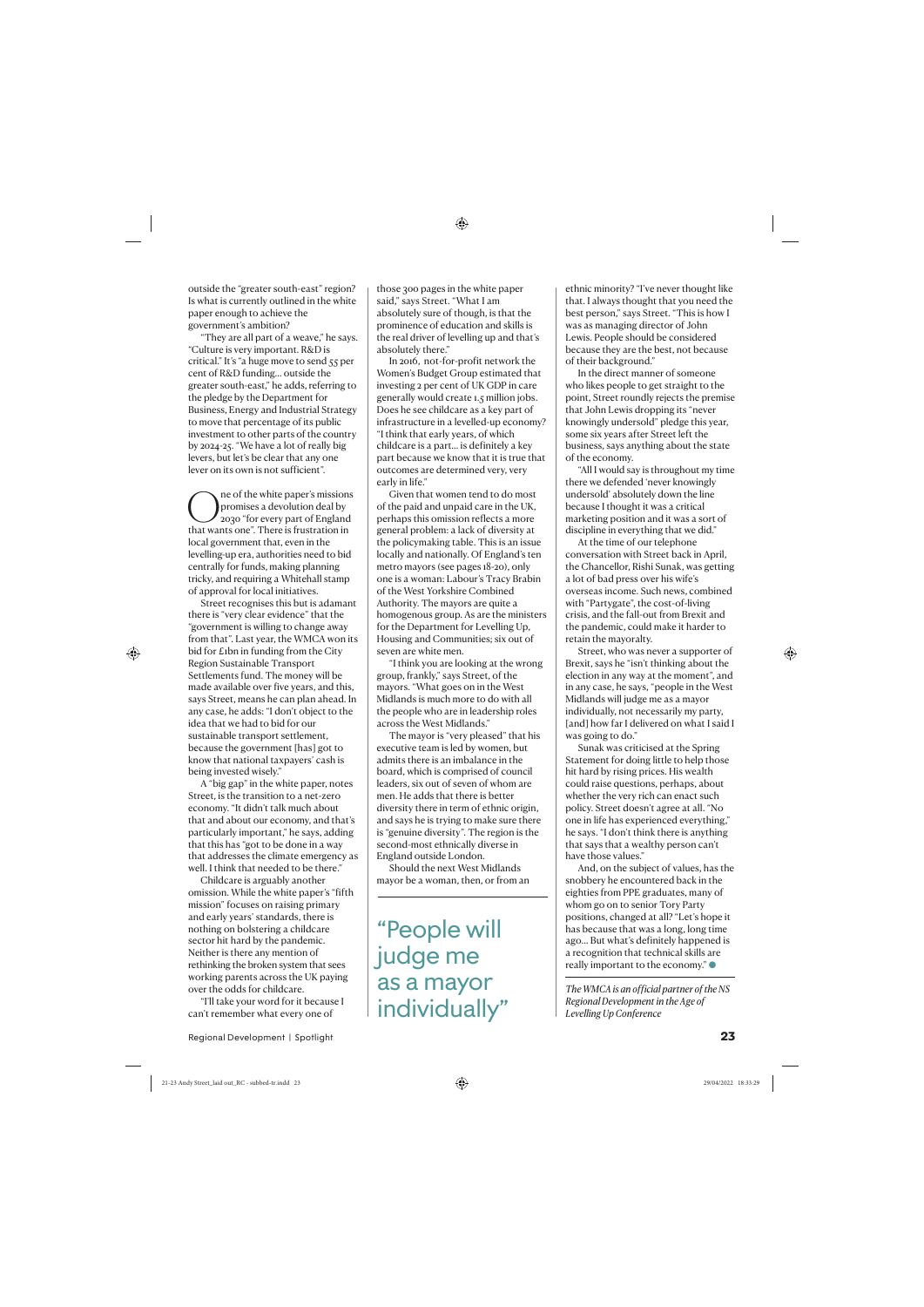# **How universities can level up the UK**  Higher education is key for economic development and reaching net zero

UNIVERSITY OF

**Advertorial**  $\left[\begin{array}{c} \bullet \ \bullet \ \bullet \end{array} \right]$   $\left[\begin{array}{c} \bullet \ \bullet \ \bullet \end{array} \right]$   $\left[\begin{array}{c} \bullet \ \bullet \ \bullet \end{array} \right]$  investment, support busines and educate over 2.5 million people each vear in the UK. Academ investment, support businesses and educate over 2.5 million people each year in the UK. Academic institutions are the cornerstone of any serious policy to level up the regions.

> Their global research excellence creates local jobs in supply chains and innovation. Whether it's designing advanced materials, developing digital technologies or combatting infectious diseases, universities build regional distinctiveness through their work. This is core to creating a more robust and diverse economy. Universities are also vital in the move to net zero.

How can academia and local government work together to tackle these national and global challenges?

#### **Professor Ronan McGrath**

*Associate pro-vice chancellor for research partnerships at the University of Liverpool, on driving net-zero science and engineering innovation* Our global climate crisis is the cumulation of local emergencies. The solutions we develop through scientific and engineering research – whether that is new forms of energy use and storage, or novel recyclable and sustainable products – will have a direct impact on the whole world's ability to reach net zero. How we design and build infrastructure, train and educate future generations, and plan and manage our cities is vitally important for reducing our regional carbon footprints. The way in which universities inspire their graduates to action will ultimately dictate the urgency with which we address the climate crisis.

Tackling this urgent problem goes hand in hand with building a greener and more balanced economy. At the University of Liverpool, we are working with our partners and regional bodies to make this a reality. Partnerships between the university and the Liverpool City Region are putting climate resilience at the heart of the area's Spatial Development Strategy. For example, over the past decade our Low Carbon Eco-Innovatory and our Centre for Global Eco-Innovation have collaborated with over 700 SMEs, created over 300 jobs, contributed £45m gross value added (GVA) locally, and saved over 40,000t of carbon – building a prosperous and greener north-west economy.

In association with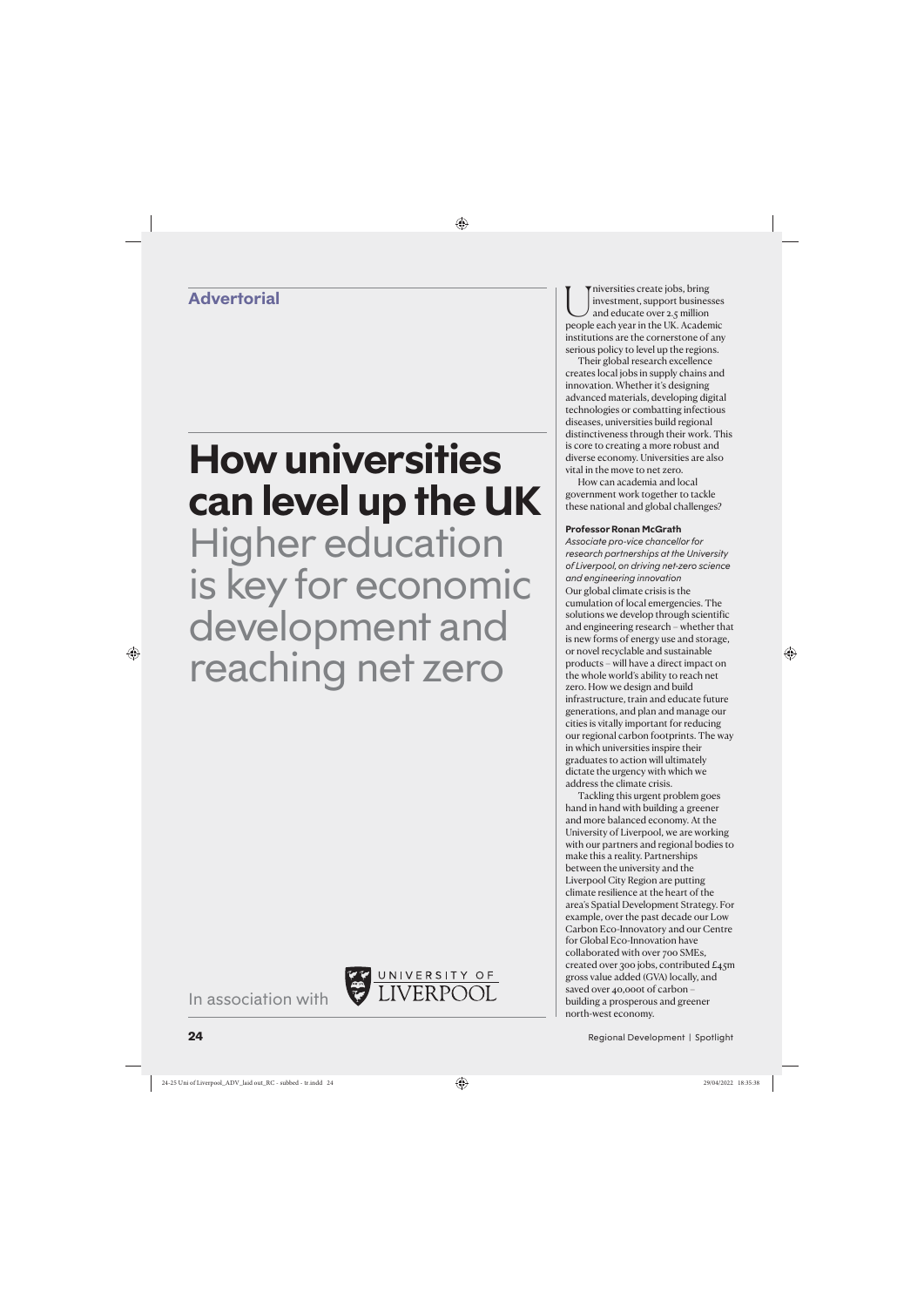Whether it is creating zero-carbon prefabricated housing, developing novel solar cells or harnessing tidal power, a green industrial revolution depends on place and partnerships powered by academic research. A greater emphasis on sustainability through research funding and tax incentives for industry co-investment would enhance the anchor role of universities in addressing inequality and the climate crisis. Saving our planet requires drastic action. This can and should start locally with the required investment in research and innovation, which in turn will lead to new businesses, jobs and greater prosperity.

#### **Steve Rotheram**

*Metro mayor of the Liverpool City Region, on regional net-zero challenges and opportunities*

Climate change is the most serious threat our planet faces – and the decisions we take now will have a permanent, irreversible impact. The Liverpool City Region is home to a passionate and engaged set of young people. They understand the danger that climate change poses to our world – and their futures – better than any generation before them. Like me,

they know that urgent action is the only option.

This is a climate crisis, but it is also a wider crisis of imagination in the funding, powers and support available to help build a greener, more innovative economy. Across the region we are working non-stop on projects that will accelerate our transition to be net carbon zero by 2040 at the latest – at least a whole decade before national government targets. To do that, we're staking our claim as the UK's renewable energy coast and a leader of the green industrial revolution. And we are perfectly placed to take advantage of the myriad jobs and investment opportunities this will bring.

Not only do we boast natural assets in wind, hydrogen and solar energy, we also have an ace card in the River Mersey. Our Mersey Tidal Power scheme is pioneering, with the capacity to provide enough clean, predictable energy to power one million local homes. The foundations are also being laid for a much greener publicly controlled transport system. I want a London-style network, which makes getting around faster, cheaper and cleaner to offer a genuine alternative to the car.



**Liverpool City Region is aiming to reach net zero a decade ahead of national targets**

#### **James Coe**

*Head of sustainability, policy and civic engagement at the University of Liverpool, on the power of R&D* Public research and development (R&D) funding is hugely imbalanced in the UK. Nesta, an innovation foundation, has estimated that many parts of the UK miss out on around £4bn of R&D funding each year. In turn, this would leverage a further £8bn from the private sector. This is a tragedy not only of lost research potential but a missed opportunity to level up lives and livelihoods through research spending.

Public R&D spending attracts private investment. This is why the government's commitment to significantly uplifting public investment in research is so important. Assets like the University of Liverpool's £81m Materials Innovation Factory (MIF) were born from investment and partnerships across government, academia and the private sector. The MIF not only generates cutting-edge research, it also provides innovation facilities for private partners, new opportunities for PhD study, and job creation through spin-outs.

Likewise, our Digital Innovation Facility (DIF) opens its doors for business in May 2022, following a £12.7m co-investment from the Liverpool City Region Combined Authority's Local Growth Fund. Located in Liverpool's Knowledge Quarter, the DIF will bring together complementary areas of expertise in computer science, robotics and engineering to support local and national businesses to fully exploit the power of digital technologies and expertise.

National and local government investment in research often spills over in unexpected ways. Innovation assets such as the MIF and DIF will enable Liverpool to be a leader in advanced materials and emerging digital technologies. This will create highly skilled jobs in the future. It will improve Liverpool's – and therefore the UK's – global partnerships, fuel research collaborations we have yet to conceive of, and inspire the next generation of graduates. The need to rebalance research funding is not merely an academic question of funding, it is an urgent question of how innovation can level up the UK.  $\bullet$ 

*To learn more, visit: liverpool.ac.uk/ science-and-engineering*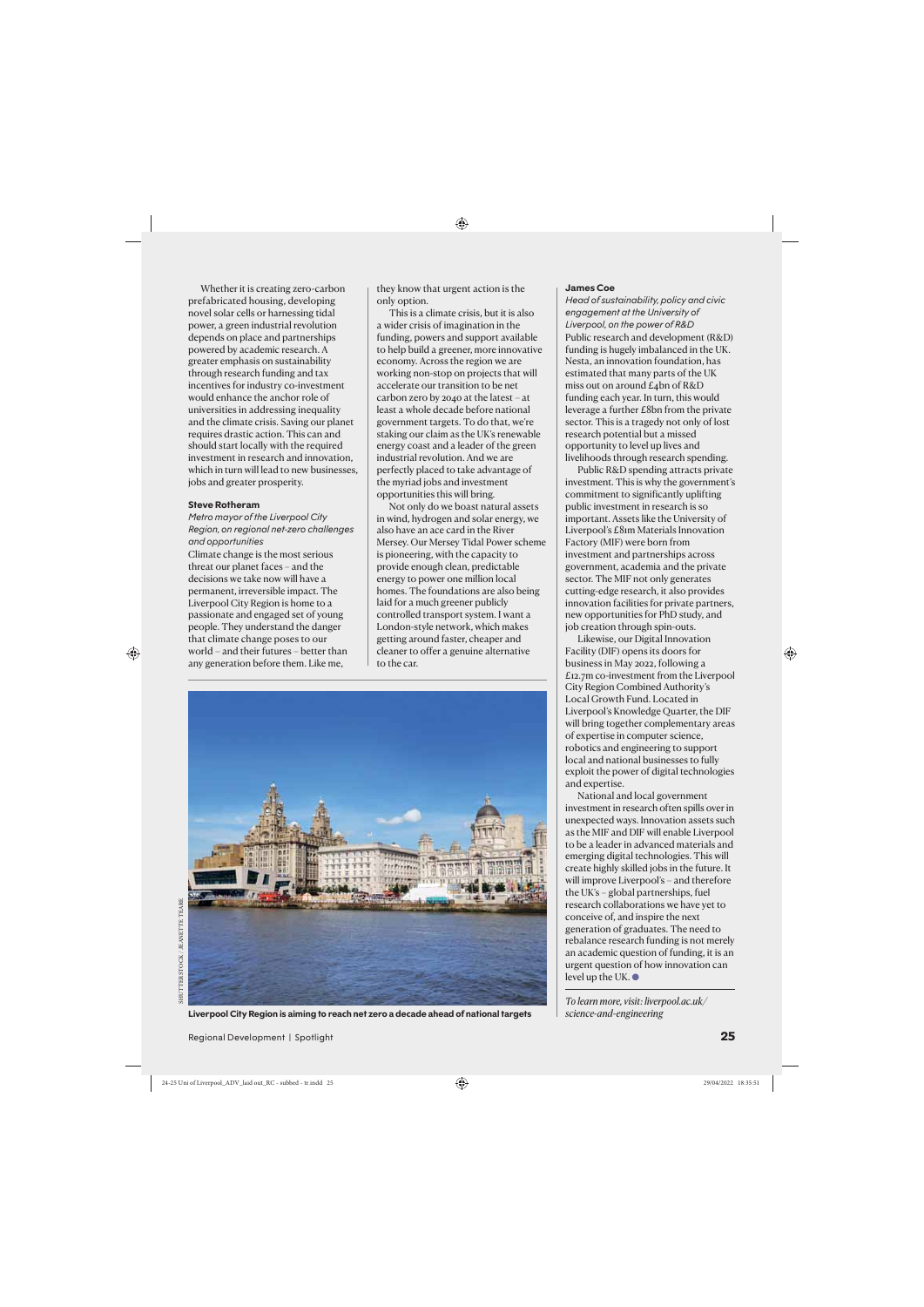**The Red Wall**

# **Levelling up Blackpool South**

One of England's most deprived constituencies took a gamble on the Tories. Has it paid off?

# **By Harry Clarke-Ezzidio**



Life expectancy for a man in Blackpool is 74.4 years, compared with 84.9 years in Westminster

When she was 18, Natalie<br>Manchester. Six months ago, and now<br>Manchester. Six months ago, and now Kheirkhah left her home town of Blackpool to study art in 38 years old, she moved back – and it has brought up painful memories.

Kheirkhah grew up in "difficult circumstances", she says. Her mother struggled with drink and drugs. Aged just 15, Kheirkhah moved out of the family home to live in a shelter in the centre of Blackpool.

There are a "lot of similarities", Kheirkhah says, between the circumstances of her youth and those people face today in the place she is once again calling home: poverty remains entrenched in the coastal town,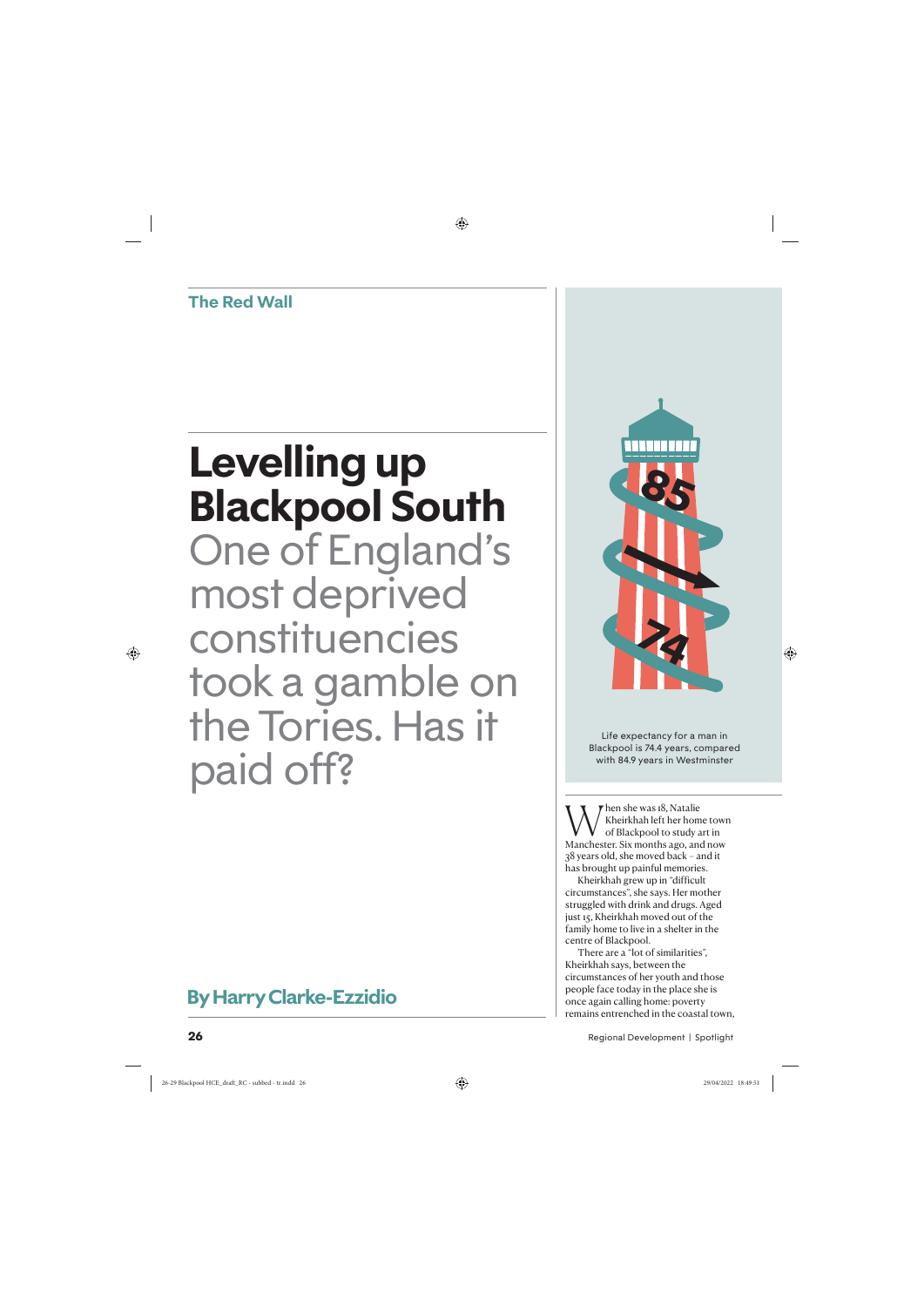



Of the 94 neighbourhoods in Blackpool, 46 were among the 20 per cent most income-deprived in England

Blackpool's income from tourism dropped by two-thirds because of the pandemic, from £1.58bn in 2018 to £588m in 2020

and many younger residents still leave for bigger cities to seek opportunities.

Blackpool South, one of the socalled Red Wall seats that Labour lost in the 2019 election, is the most deprived constituency held by a Conservative MP in the UK. In terms of parliamentary

"There is a price to pay for withdrawing support"

constituencies, data shows it is also the 17th most-deprived out of the 533 in England (Birmingham Hodge Hill is the most deprived constituency). Nearly half its neighbourhoods are among the most income-deprived 20 per cent in the country: the constituency has the eighth-worst levels of employment and crime levels in England, and the second-worst health deprivation.

Blackpool itself is the third mostdeprived local authority in England, according to the 2019 English Indices of Deprivation (IoD2019). Residents voted overwhelmingly for Brexit in 2016.

At the 2019 election, the Conservatives promised to "level up" underfunded and neglected parts of the UK, but Blackpool received no money from the first round of levellingup funding when it was allocated late last year.

"The outcomes you see of that are really stark," says Johnny Webb, a senior research fellow at the IPPR North think tank, of the deprivation in Blackpool South. The top-down policy models often used to try to develop local economies "just simply [aren't] working for a place like that".

"Us 'Sandgrown'uns', we're proud – we love our town," says Chris Webb, using a name locals employ to refer to those born and bred in Blackpool. The 36-year-old, who ran as a parliamentary candidate for Labour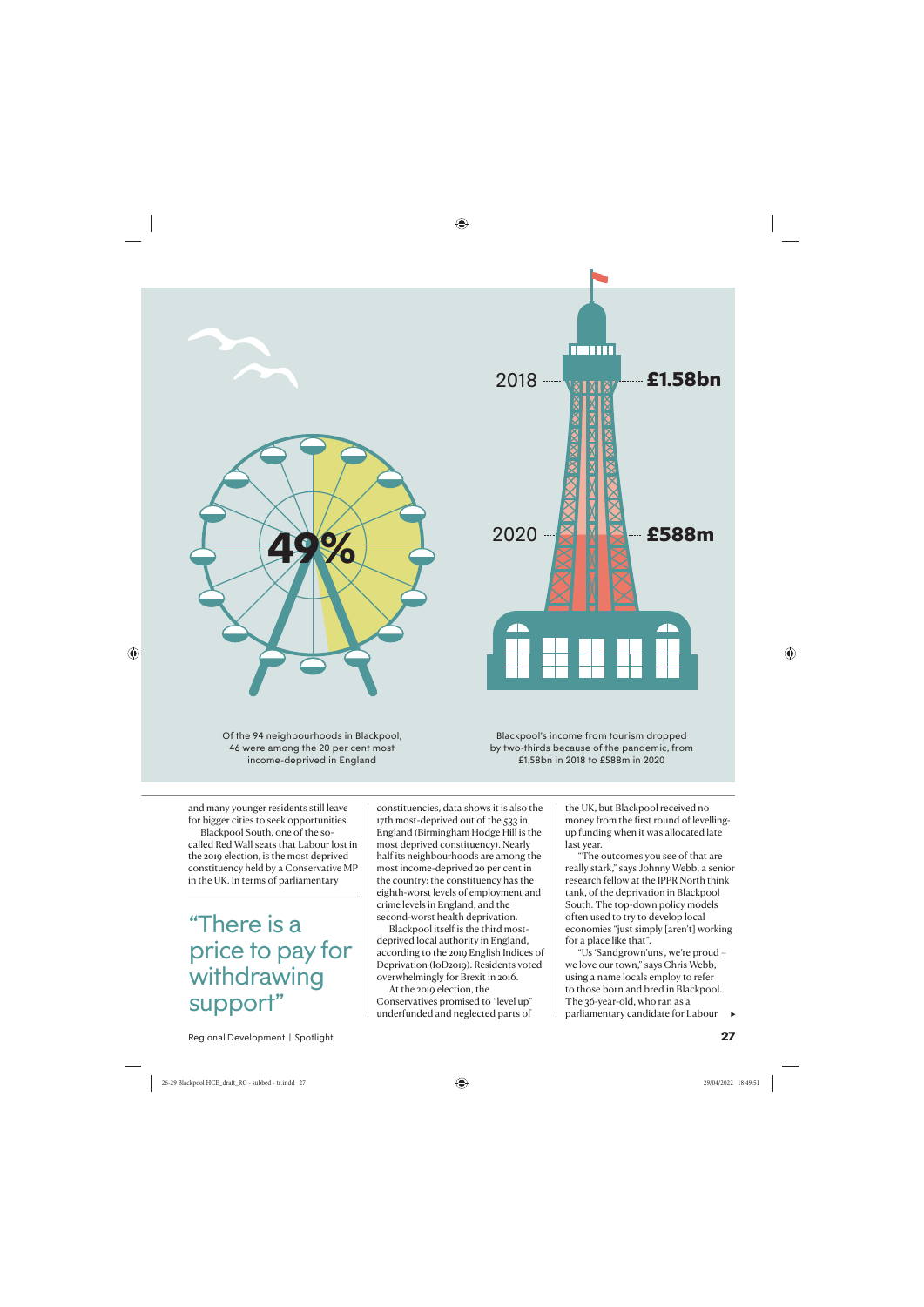$\triangleleft$  in the neighbouring Blackpool North and Cleveleys seat in 2017 and 2019, believes that "the potential of the town and the people here is huge. But there is also a dark side."

Coastal towns, such as Blackpool, "have some of the worst health and well-being outcomes in England", according to a 2021 report led by chief medical officer for England, Chris Whitty. The report's findings showed that rates of heart disease, kidney disease and mental illness in such towns are roughly 10 per cent higher than national averages – even when their relatively older populations are taken into account.

Younger people leaving the town, while older people come to retire to Blackpool, make it a "net importer of people with poorer health… and a net exporter of people with good health", a 2017 council report notes. That, alongside high levels of poverty, sub-par health services and poor housing provisions creates a negative "coastal effect" on populations, states the Whitty report.

 $\prod_{\alpha}$ n his role as the chair of trustees for Counselling in the Community, a not-for-profit social enterprise offering therapeutic services, Chris Webb sees the domino effect that stretched public services and a cost-ofliving crisis are having on physical and mental health locally.

"We're now seeing working people struggling; young people are struggling," he says, adding that NHS waiting times for therapy locally are 14 months for children and between 12 and 18 months for adults. "People can't afford to wait to address their mental health issues because it has an effect on their life, their work, their income, their family unit, and it can have a knock-on effect on loved ones around them."

For most people not from the town, Blackpool is synonymous with its seafront and amusement fairs. The Blackpool Tower, lit up at night, is iconic. "People have fond memories growing up of coming to Blackpool and seeing the [tower's] illuminations. But go a few streets away from that, and you see the real Blackpool," Webb says.

Two miles directly south from where I met Webb is Waterloo Road, a modest strip comprising cafés and restaurants very near the seafront. The streets



**The promenade by the seafront, with Blackpool's iconic tower in the background**

surrounding Waterloo Road are some of the worst-off in the country, according to the 2019 deprivation data.

"When I first came here 35 years ago, this street was thriving; we'd have struggled to get a table," says Richard Baguley, chairman of the Blackpool Neighbourhood Watch. "The whole street would have been absolutely jammed full of people. And all these shops," he says, pointing at permanently closed shutters, "would have been absolutely buzzing."

Cafés, restaurants and the arcades and funfair rides that people typically associate with Blackpool form a large part of the local economy. Despite a decline from its heyday, the town's tourism industry was worth £1.58bn in 2019 and employed over 25,000 people, accounting for more than 40 per cent of the value of Lancashire's entire economy. But the pandemic saw visitor numbers drop by 70 per cent, at an estimated cost of £1bn.

For some, tourism gets too much support from the authorities, to the detriment of basic needs and services. "I know quite a few people who have messaged [councillors and MPs] for

help on certain things, and there's been absolutely no response at all," says Suzanne, 31, who works in pharmaceuticals. "The only money that gets brought into here is for the tourist sections.

"There's nothing for anybody that lives here… Everything's for tourists."

Following a decade of austerity cuts, the council is also not in the strongest position financially to meet the economic challenges. "If you withdraw support from people, there is a price to pay for that," Baguley says. "And that is often [felt by] the poorest in society, children and young people.

"These are interconnected. You can't disconnect crime from mental health, wellness, low self-esteem – all of these bundle together," he adds. "What can you do to give hope to people who feel that there is no alternative?"

Blackpool South's problems clearly predate the 2019 election and the promise to "level up". The constituency's former Labour MP, Gordon Marsden, who held the seat from 1997 until he lost it to the Conservatives, half-jokes that "Boris came along, bullshitted – pardon my French – and said 'Brexit will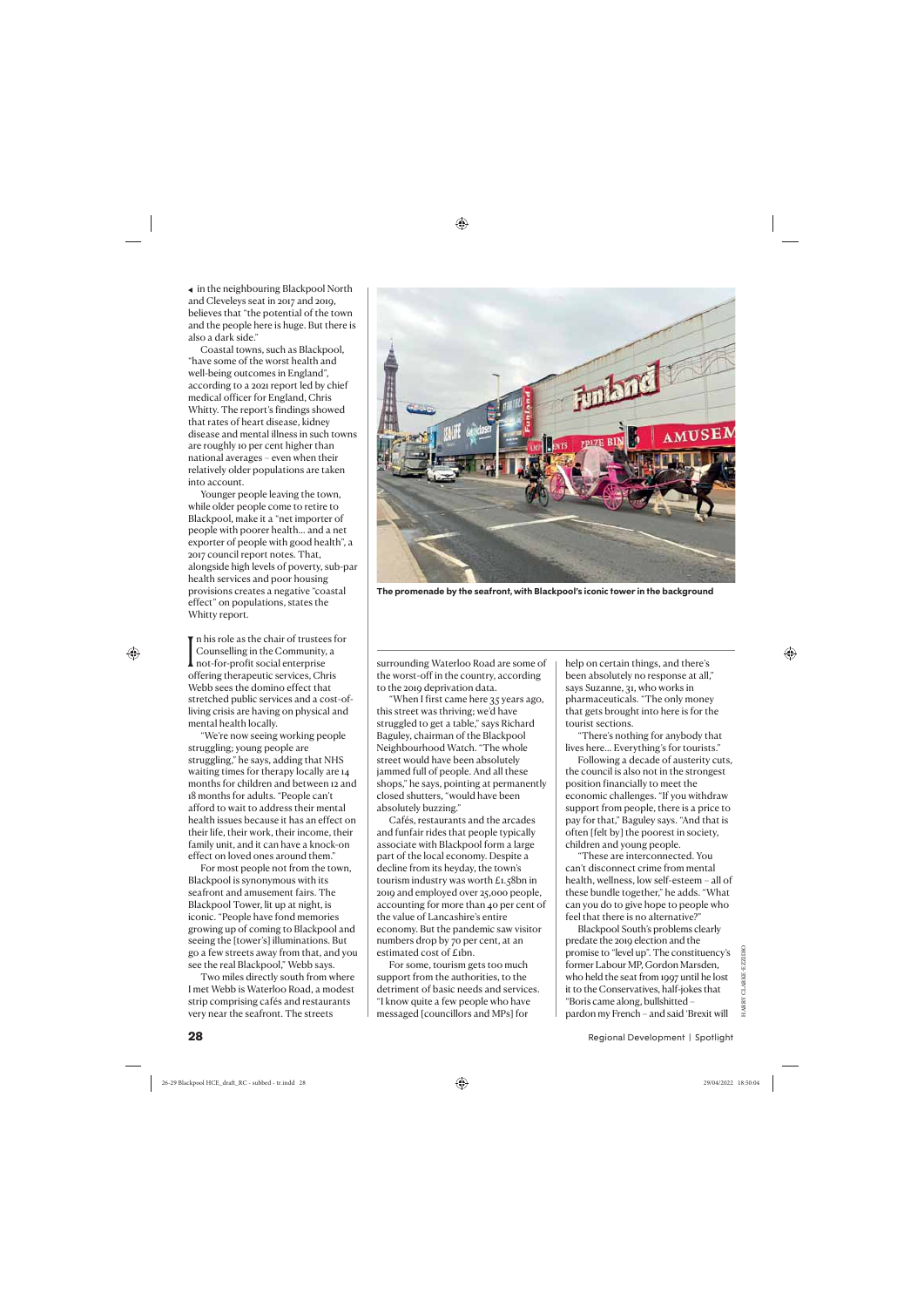

**After years away Natalie Kheirkhah has recently returned to her home town**

solve everything'."

"To leave after 22 years is inevitably a wrench," Marsden tells *Spotlight*. Levelling up was a "useful phrase" offered in "very broad terms" by the Conservatives, he adds, noting that locals blamed the council for the effects of the government's cuts in funding.

"People don't necessarily think that 'oh, the council can't do this because the government hasn't given them any money'. All they know is that various things have gone," he says.

Sam (not his real name), who owns a tattoo shop in the heart of town, has little faith in local politicians. "When it comes to councillors and the rich, they seem to look after them very well," he tells *Spotlight* outside his shop. "But the little man, they think nothing of us."

Lynn Williams, Labour leader of Blackpool Council, refutes the charge that the council is more focused on putting up shiny new buildings than investing in poorer areas. "I think it's hard for residents to see, but it isn't just all about that," she says.

Ring-fenced funding pots only made available for town centres, highways or heritage sites – such as the government's Levelling Up Fund – makes it impossible to "spend the money where it needs to go", Williams adds.

Under cuts to its budget, Blackpool council missed out on more than £1.4bn over the past decade, Williams says, which "massively" hampered council efforts to improve the town. Statutory services account for nearly 80 per cent of the council budget, making it difficult to "invest in those preventative measures [and] do all those other things that are vital, but not statutory," she adds.

It's difficult for struggling councils in the north of England to "define a strategy" for improving their towns when "you're [constantly] applying for one-off pots of money", Williams adds,

"Why on earth are we in a competition for funding?"

noting that Blackpool has yet to receive Levelling Up Fund money. "You take away £1.4bn, but you're also taking away the autonomy, locally, to deliver what is needed."

She adds: "When you're talking about one of the most deprived areas in the country, why on earth are we in a competition for funding?"

Such that the pro-Brexit<br>
Such that the viabour at the last election,<br>
said via email that the government has cott Benton, the pro-Brexit Conservative MP who took the seat from Labour at the last election, invested "hundreds of millions into Blackpool to date, through the Town Deal [and] Shared Prosperity Fund (SPF)", among other "bespoke" pledges, including for transport, sea defences, schools and policing. But data from IPPR North reveals that the government's SPF, which replaces the EU regional development funding that Blackpool may continue to receive until 2023, gives combined authorities, on average, 43.3 per cent less funding than before. Blackpool will receive a measly £5.8m over the next three years through the SPF; and though the council will receive £39.5m through the Town Deal, the funding is pegged to five individual building projects – again, all based in the centre of town, with no money given to the surrounding deprived areas.

Handing over more power locally in further devolution deals is key to economic growth, says Chris Webb. "It'd require something quite radically different in terms of where power lies in this country," he says. Currently, you have "Whitehall civil servants and policymakers deciding on matters which are fundamentally affecting particular places… The reality is that they don't know a place better than the people who live there".

Giving younger residents a reason to stay will also be key to developing Blackpool's economy.

"I've already left town – I'm in the armed forces," says Declan, 18, who is back in Blackpool on leave. He joined the military because "there are more opportunities", he says.

"People in Blackpool are very good at criticising what goes on," Williams says, "but let anybody from outside of town say anything… There is a real sense of pride of coming from Blackpool, and a desire to improve things, to make that change." $\bullet$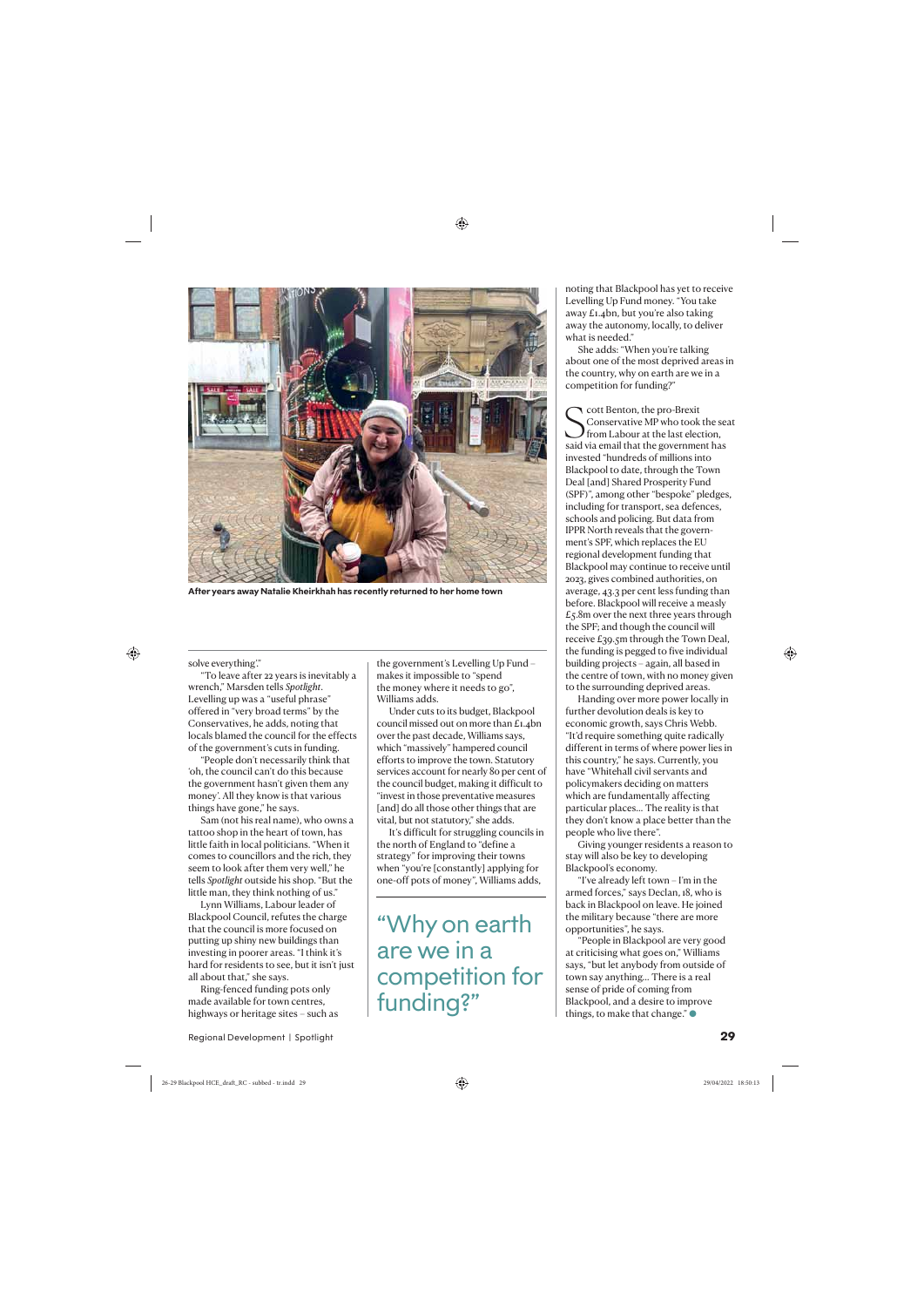### **Advertorial**

# **Unlocking regional potential**  Levelling up is not a one-size-fits-all approach

## **By Angela Mitchell and Ian Washington**

In association with **Deloitte.** 

Fere at Deloitte, the growth of our<br>regions is hugely important to us.<br>We have over 7,000 people and<br>nearly 200 partners based in our regiona regions is hugely important to us. We have over 7,000 people and nearly 300 partners based in our regional practice. This means around 40 per cent of our workforce is based outside of London, and our plans are to continue to grow this. Both of us are regional partners (Angela is based in Glasgow, and Ian in the Midlands) so levelling up to us isn't just business – it's personal too.

We genuinely want to see our regions thrive – while it makes good business sense it's also really important to our people who want to make a difference in their local communities. The reality is that regional development benefits everyone. About a year ago, we kicked off our campaign to raise internal awareness on levelling up – the government's plan to lift the UK's economic outlook, region by region. We wanted to ensure all our people understood its objectives and the role we can play. We also engaged with our clients on this, as levelling up will only be achieved through close collaboration between business and the public sector. So, we have a firm-wide focus on regional growth and the role Deloitte can play, both through supporting clients and through investment in our own business, growing our regional practices.

We are working across all aspects of levelling up, including digital skills, net zero, regeneration, innovation and economic growth, and supporting many clients, including Teesside, Greater Manchester, Sheffield and the Wirral on significant levelling-up schemes that touch on innovation, transport, housing, free ports and economic growth. We worked on the *Kalifa Review of UK Fintech*, which identified centres outside of London to grow fintech clusters, and subsequently worked in Edinburgh and Belfast to develop strategies to progress that. We launched a Fintech for Schools programme, which was piloted in Scotland and is now rolling out across the UK, because we believe it is invaluable for demonstrating the plethora of opportunities available to the next generation.

There is wide consensus that there are major skills gaps in many regional locations and many employers are struggling to attract and retain people with the digital skills they need in order to grow. We are seeing this in all regions around the UK, whether this is due to high demand and competition for these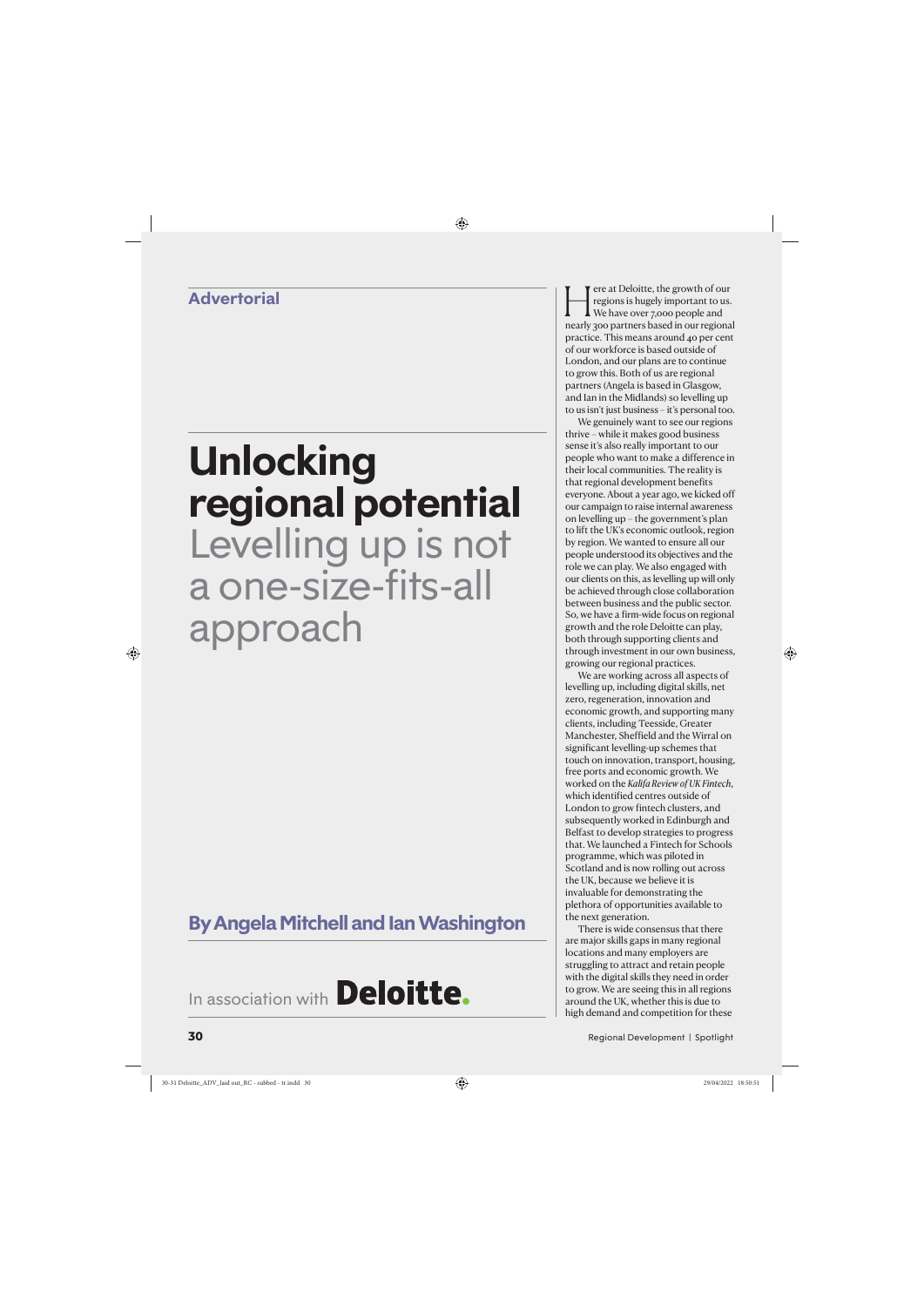

**In Teesside, Deloitte is working towards levelling up by recruiting locally and basing employees there**

skills, or an historic lack of people with the digital skills that are now needed.

We also recognise how important this is to our clients. We are a member of a consortium led by the Institute of Coding, which supports the Department for Education in its provision of digital skills boot camps. This scheme is delivered by universities across England, offering courses to over 1,500 adults, in targeted digital skills such as coding, artificial intelligence and data science. Here at Deloitte, we also have a specific role in helping those graduating the boot camps to gain employment in the regions, working with the public and private sector organisations to help place the graduates into suitable jobs. It's a real win-win situation: we help employment in the regions, and we help employers recruit the people they need.

Levelling up is a job for the private sector too – and Deloitte is no different. In Teesside, we are working to help gain a better understanding of what levelling up will mean for the region and its communities, as well as recruiting our own people and basing them there. In  $\tilde{e}$  the north-west, we have grown our

consulting practice in Manchester and the surrounding areas and will create another 200 new jobs across the north within the next three years. This is a great example of how the private sector can contribute to providing skills and employment opportunities to support the UK levelling-up agenda, as developing the local ecosystem is so important.

We must understand that there is<br>to levelling up. Even sub-<br>regions have different requirements. Our no one-size-fits-all approach to levelling up. Even subannual *State of the State* report was one of the very early pieces of research into this space and demonstrates this clearly. For example, our research showed that in the east of England, people want to see improvements in local transport, whereas in the north-east, people want better availability of training and courses to improve skills and employability. This really shines a spotlight on the need for a varied approach, specific to the locality.

The shift to a green economy is another opportunity for many regions because this will create jobs within new and emerging sectors. Green skills are

increasingly sought after, with job searches for green skills already seeing double-digit growth (as outlined in our new report *A Blueprint for Green Workforce Transformation*).

At Deloitte we believe that all regions have the potential to effect change through a combination of strong leadership and clear vision from both the private and public sector. We are helping to support bespoke approaches with our clients to design and implement what levelling up means for them and how they can use the political momentum to deliver positive outcomes for the communities that need it.

Deloitte is committed to supporting the UK levelling-up agenda and we are delighted to be lead sponsors of the *New Statesman*'s Regional Development Conference. We are looking forward to meeting with advocates to help foster ideas, facilitate debate and understand how we can make an impact.  $\bullet$ 

*Angela Mitchell is lead partner for regions consulting at Deloitte, and Ian Washington is lead partner for the local and regional government practice*